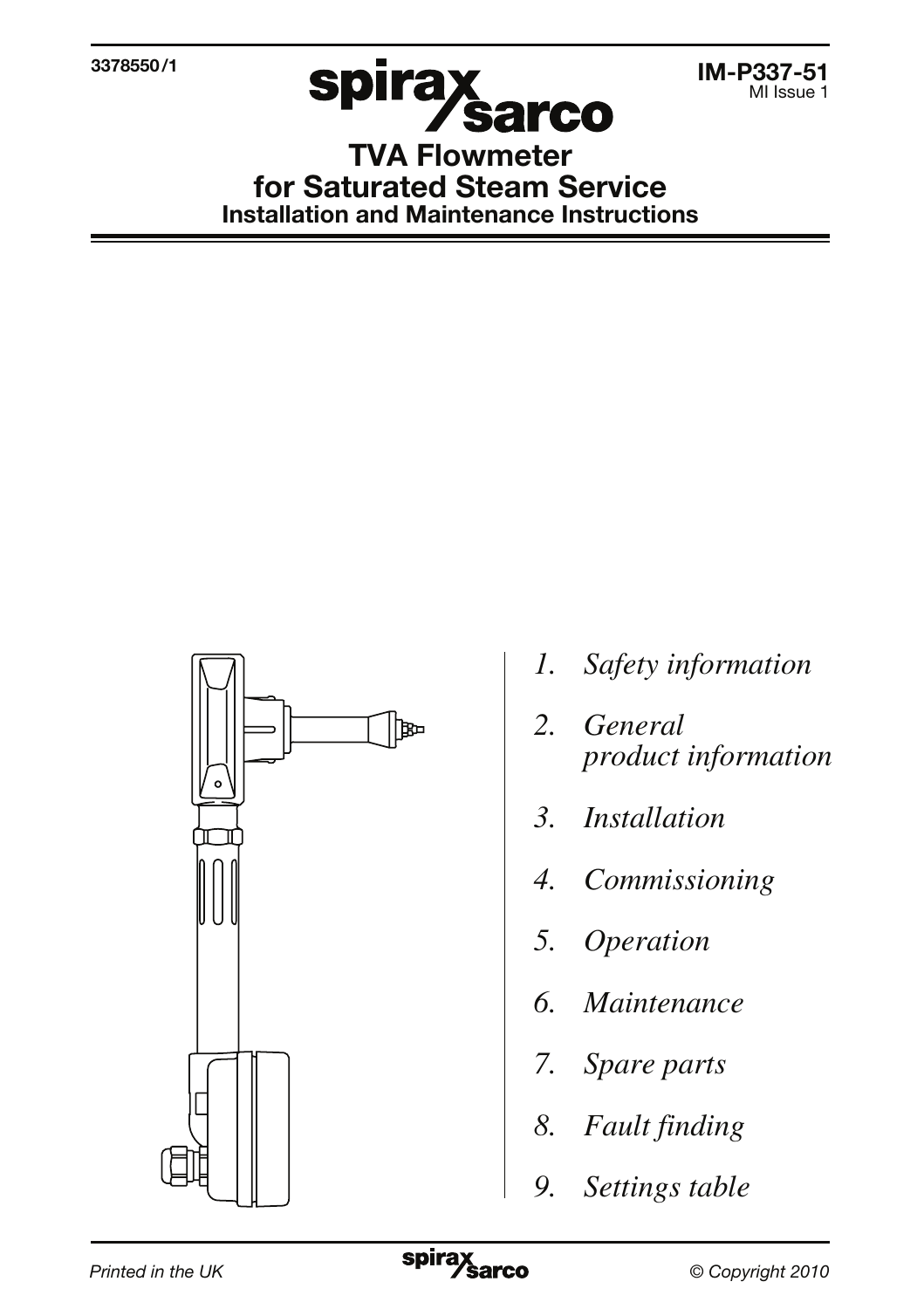# *1. Safety information*

Safe operation of this unit can only be guaranteed if it is properly installed, commissioned and maintained by a qualified person (see Section 1.11) in compliance with the operating instructions. General installation and safety instructions for pipeline and plant construction, as well as the proper use of tools and safety equipment must also be complied with.

#### Manufacturer:-

Spirax Sarco Ltd Charlton House Charlton Kings Cheltenham Glos GL53 8ER

The product is designed and constructed to withstand the forces encountered during normal use. Use of the product for any other purpose, or failure to install the product in accordance with these Installation and Maintenance Instructions, could cause damage to the product, will invalidate the  $\zeta$  marking, and may cause injury or fatality to personnel.

## EMC directive

The product complies with the Electromagnetic Compatibilty Directive 2004 / 108 / EC. A technical file with a reference number of 'UK Supply TVA flowmeter' supports the Spirax Sarco claim that the product complies with the requirements of the Directive and the product can be used in Class A (heavy industrial) and Class B (domestic/ commercial areas).

The following conditions should be avoided as they may create interference above the heavy industrial limits if:

- The product or its wiring is located near a radio transmitter.
- Cellular telephones and mobile radios may cause interference if used within approximately 1 metre (39") of the product or its wiring. The actual separation distance necessary will vary according to the surroundings of the installation and the power of the transmitter.

If this product is not used in the manner specified by this IMI, then the protection provided may be impaired.

## 1.1 Intended use

Referring to the Installation and Maintenance Instructions, name-plate and Technical Information Sheet, check that the product is suitable for the intended use / application. The product listed complies with the requirements of the European Pressure Equipment Directive  $97/23$ /EC, carries the  $\epsilon$  mark when so required. The product falls within the following Pressure Equipment Directive categories:

| <b>Product</b>                                             | Group 1                  | Group 2 | Group 1                  | Group 2        |
|------------------------------------------------------------|--------------------------|---------|--------------------------|----------------|
|                                                            | Gases                    | Gases   | Liauids                  | Liauids        |
| <b>TVA flowmetering</b><br>DN50 to DN100<br><b>Isystem</b> | $\overline{\phantom{0}}$ |         | $\overline{\phantom{a}}$ | $\blacksquare$ |

i) The product has been specifically designed for use on saturated steam only which is in Group 2 of the above mentioned Pressure Equipment Directive.

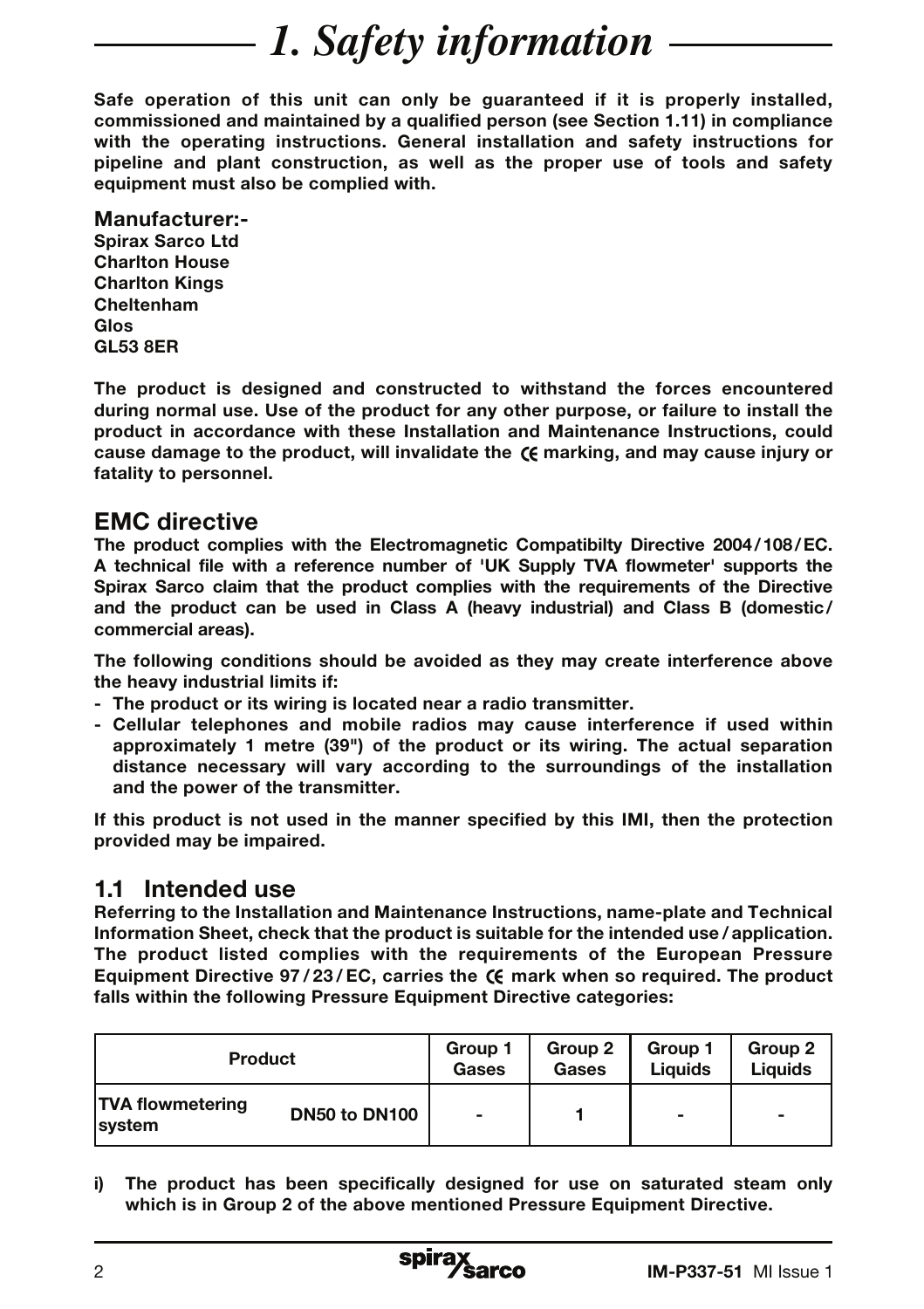- ii) Check material suitability, pressure and temperature and their maximum and minimum values. If the maximum operating limits of the product are lower than those of the system in which it is being fitted, or if malfunction of the product could result in a dangerous overpressure or overtemperature occurrence, ensure a safety device is included in the system to prevent such over-limit situations.
- iii) Determine the correct installation situation and direction of fluid flow.
- iv) Spirax Sarco products are not intended to withstand external stresses that may be induced by any system to which they are fitted. It is the responsibility of the installer to consider these stresses and take adequate precautions to minimise them.
- v) Remove protection covers from all connections and protective film from all nameplates, where appropriate, before installation on steam or other high temperature applications.

## 1.2 Access

Ensure safe access and if necessary a safe working platform (suitably guarded) before attempting to work on the product. Arrange suitable lifting gear if required.

## 1.3 Lighting

Ensure adequate lighting, particularly where detailed or intricate work is required.

### 1.4 Hazardous liquids or gases in the pipeline

Consider what is in the pipeline or what may have been in the pipeline at some previous time. Consider: flammable materials, substances hazardous to health, extremes of temperature.

### 1.5 Hazardous environment around the product

Consider: explosion risk areas, lack of oxygen (e.g. tanks, pits), dangerous gases, extremes of temperature, hot surfaces, fire hazard (e.g. during welding), excessive noise, moving machinery.

## 1.6 The system

Consider the effect on the complete system of the work proposed. Will any proposed action (e.g. closing isolation valves, electrical isolation) put any other part of the system or any personnel at risk?

Dangers might include isolation of vents or protective devices or the rendering ineffective of controls or alarms. Ensure isolation valves are turned on and off in a gradual way to avoid system shocks.

# 1.7 Pressure systems

Ensure that any pressure is isolated and safely vented to atmospheric pressure. Consider double isolation (double block and bleed) and the locking or labelling of closed valves. Do not assume that the system has depressurised even when the pressure gauge indicates zero.

### 1.8 Temperature

Allow time for temperature to normalise after isolation to avoid the danger of burns and consider whether protective clothing (including safety glasses) is required.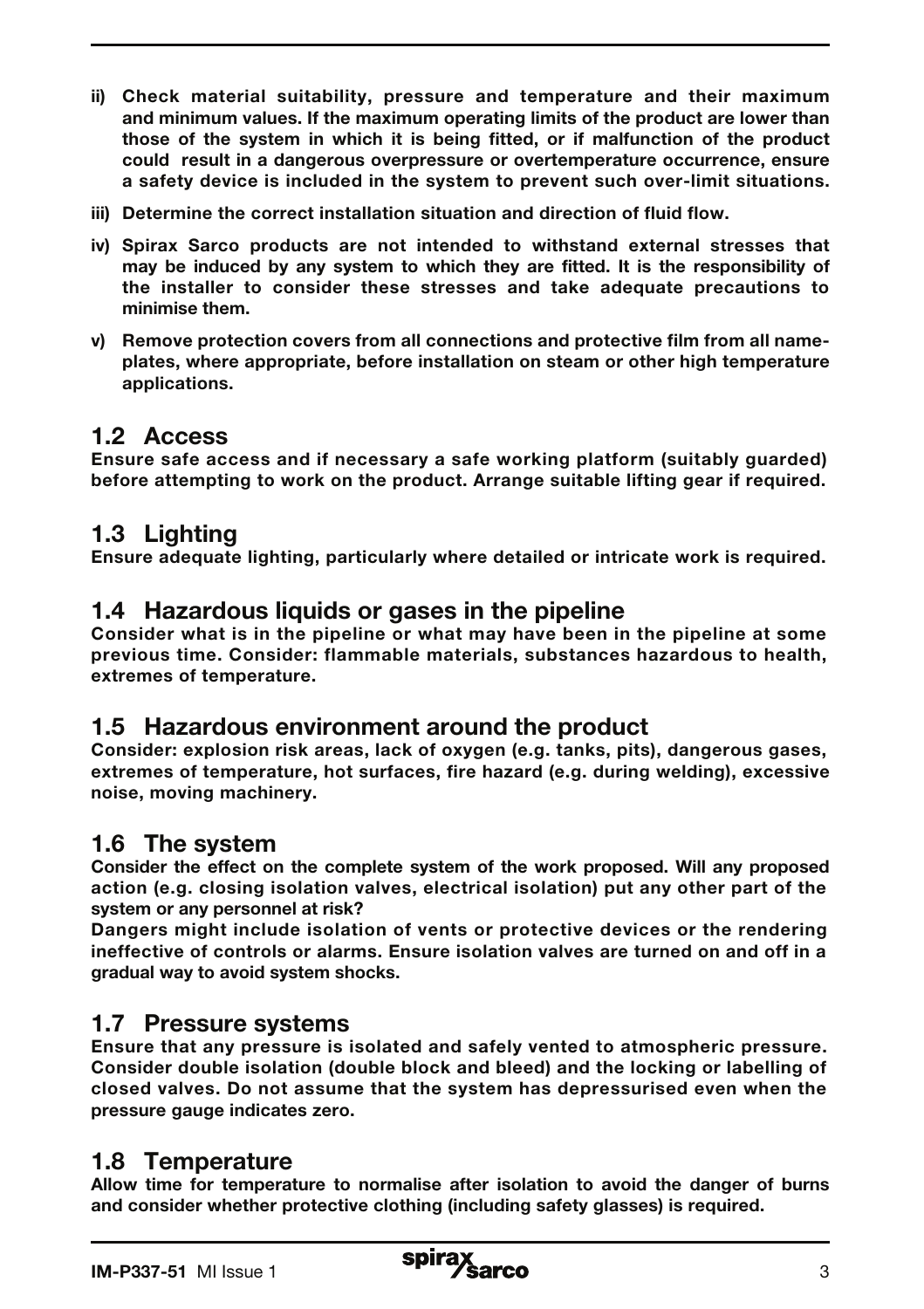# 1.9 Tools and consumables

Before starting work ensure that you have suitable tools and / or consumables available. Use only genuine Spirax Sarco replacement parts.

# 1.10 Protective clothing

Consider whether you and /or others in the vicinity require any protective clothing to protect against the hazards of, for example, chemicals, high / low temperature, radiation, noise, falling objects, and dangers to eyes and face.

# 1.11 Permits to work

All work must be carried out or be supervised by a suitably competent person. Installation and operating personnel should be trained in the correct use of the product according to the Installation and Maintenance Instructions.

Where a formal 'permit to work' system is in force it must be complied with. Where there is no such system, it is recommended that a responsible person should know what work is going on and, where necessary, arrange to have an assistant whose primary responsibility is safety.

Post 'warning notices' if necessary.

# 1.12 Handling

Manual handling of large and /or heavy products may present a risk of injury. Lifting, pushing, pulling, carrying or supporting a load by bodily force can cause injury particularly to the back. You are advised to assess the risks taking into account the task, the individual, the load and the working environment and use the appropriate handling method depending on the circumstances of the work being done.

## 1.13 Residual hazards

In normal use the external surface of the product may be very hot. If used at the maximum permitted operating conditions the surface temperature of some products may reach temperatures of 250°C (482°F).

Many products are not self-draining. Take due care when dismantling or removing the product from an installation (refer to 'Maintenance instructions').

# 1.14 Freezing

Provision must be made to protect products which are not self-draining against frost damage in environments where they may be exposed to temperatures below freezing point.

# 1.15 Disposal

Unless otherwise stated in the Installation and Maintenance Instructions, this product is recyclable and no ecological hazard is anticipated with its disposal providing due care is taken.

## 1.16 Returning products

Customers and stockists are reminded that under EC Health, Safety and Environment Law, when returning products to Spirax Sarco they must provide information on any hazards and the precautions to be taken due to contamination residues or mechanical damage which may present a health, safety or environmental risk. This information must be provided in writing including Health and Safety data sheets relating to any substances identified as hazardous or potentially hazardous.

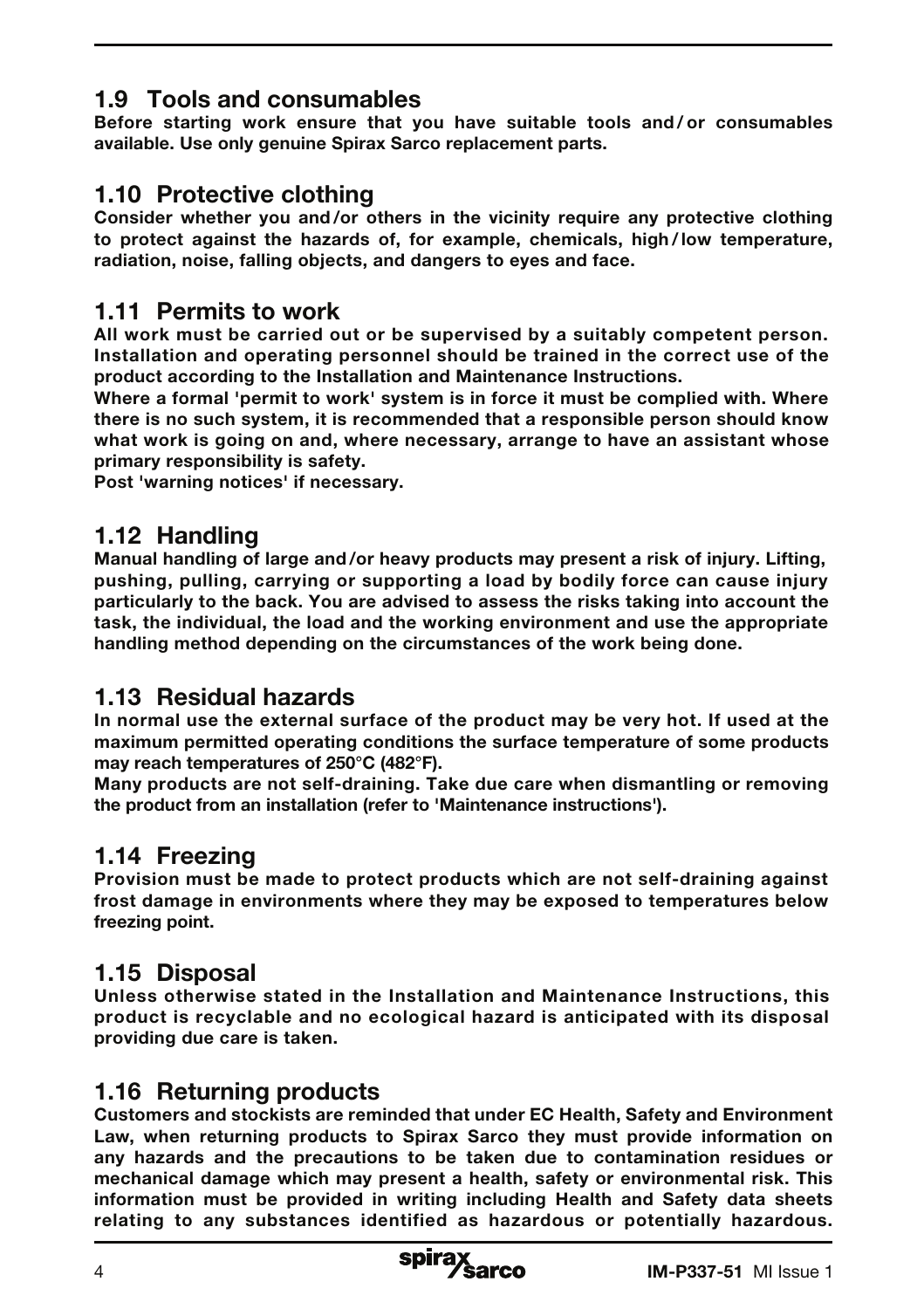# *2. General product information*

This manual explains how to install, commission and maintain the Spirax Sarco TVA flowmeter for use on saturated steam.

# 2.1 Product description

The Spirax Sarco TVA flowmeter is designed to reduce the cost of flowmetering and is used as an accurate means to measure saturated steam flowrates and record total flow. The TVA flowmeter is a stand alone device and requires no other equipment, such as differential pressure transmitters, pressure sensors, etc. to calculate mass flowrates of saturated steam.

# 2.2 Equipment delivery and handling

### Factory shipment

Prior to shipment, the Spirax Sarco TVA flowmeter is tested, calibrated and inspected to ensure proper operation.

### Receipt of shipment

Each carton should be inspected at the time of delivery for possible external damage. Any visible damage should be recorded immediately on the carrier's copy of the delivery slip. Each carton should be unpacked carefully and its contents checked for damage.

If it is found that some items have been damaged or are missing, notify Spirax Sarco immediately and provide full details. In addition, damage must be reported to the carrier with a request for their on-site inspection of the damaged item and its shipping carton.

#### **Storage**

If a flowmeter is to be stored prior to installation, the environmental storage conditions should be at a temperature between 0°C and 55°C (32°F and 130°F), and between 10% and 90% relative humidity (non-condensing).

# 2.3 Sizes and pipe connections

DN50, DN80 and DN100 The TVA flowmeter is of a wafer design, suitable for fitting between the following flanges: EN 1092 PN16, PN25 and PN40 BS 10 Table H ASME (ANSI) B 16.5 Class 150 and 300 Korean Standard KS 20.

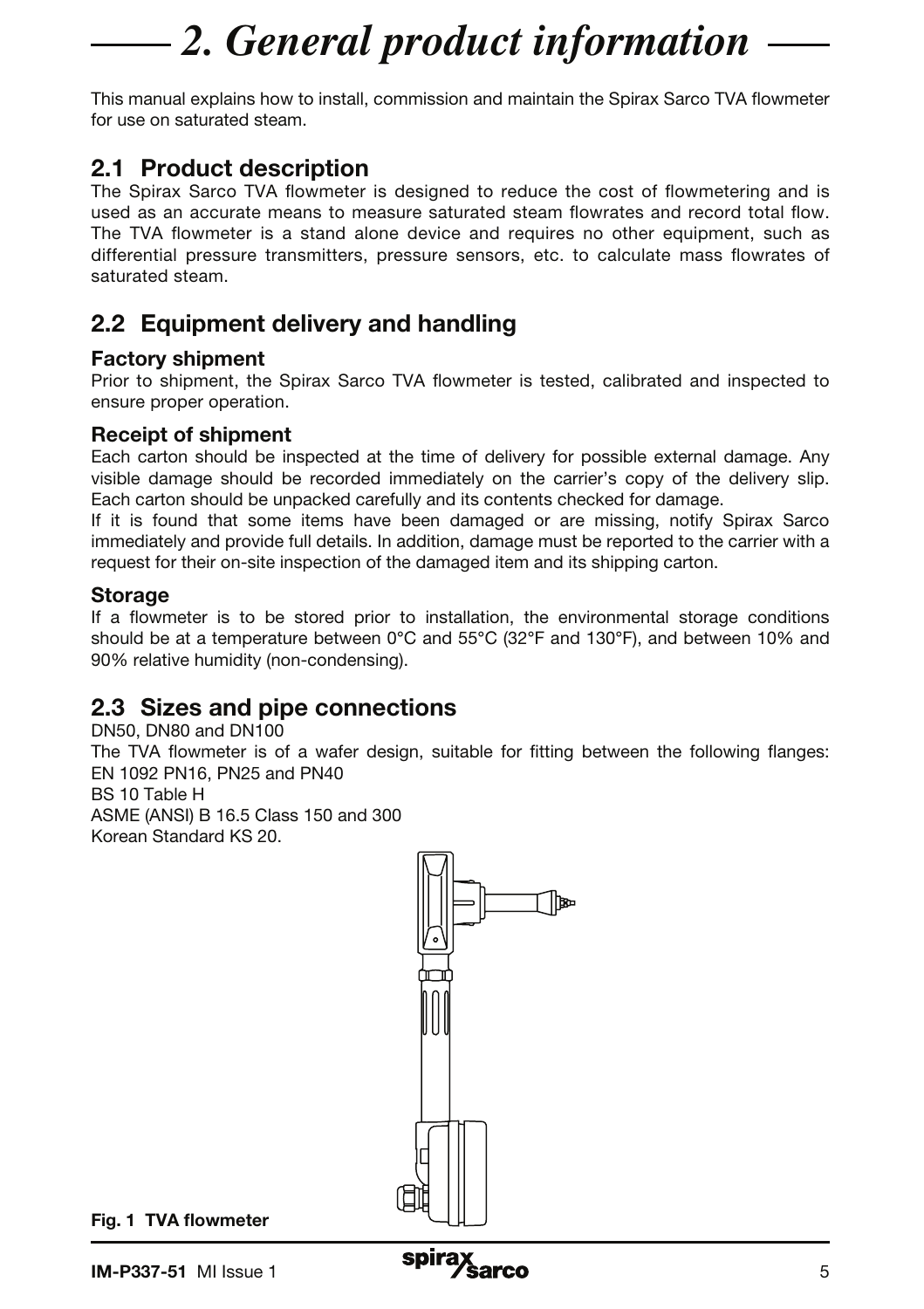# 2.4 Pressure/temperature limits



The product should not be used in this region due to the limitations of the software.

|                                         |                                                 | PMA Maximum allowable pressure @ 239°C (460°F) |                          | Saturated steam 32 bar q (464 psi q)                                                                                    | otherwise as the specified flange rating                  |
|-----------------------------------------|-------------------------------------------------|------------------------------------------------|--------------------------|-------------------------------------------------------------------------------------------------------------------------|-----------------------------------------------------------|
|                                         |                                                 | TMA Maximum allowable temperature              |                          | $239^{\circ}$ C                                                                                                         | (460°F)                                                   |
|                                         | Minimum allowable temperature                   |                                                |                          | 0°C                                                                                                                     | $(32^{\circ}F)$                                           |
| $\star$ PMO                             |                                                 | Maximum operating pressure                     | Horizontal flow 32 bar q |                                                                                                                         | (464 psi g)                                               |
| for saturated steam service             |                                                 | Vertical flow                                  | 7 bar q                  | $(101 \text{ psi } q)$                                                                                                  |                                                           |
|                                         | Minimum operating pressure                      |                                                |                          | $0.6$ bar g                                                                                                             | $(8.7 \text{ psi } q)$                                    |
|                                         |                                                 | TMO Maximum operating temperature              |                          | $239^{\circ}$ C                                                                                                         | (460°F)                                                   |
| Minimum operating temperature           |                                                 | $0^{\circ}$ C                                  | $(32^{\circ}F)$          |                                                                                                                         |                                                           |
| Maximum electronics ambient temperature |                                                 |                                                | $55^{\circ}$ C           | (130°F)                                                                                                                 |                                                           |
| Maximum electronics humidity level      |                                                 | 90% RH (non-condensing)                        |                          |                                                                                                                         |                                                           |
|                                         | Maximum<br><b>APMX</b> differential<br>pressure |                                                |                          | rated flow is nominally 750 m bar (300 inches wg) for the DN50,<br>and 500 m bar (200 inches wg) for the DN80 and DN100 | The pressure drop across the TVA flowmeter at the maximum |
|                                         | Cold hydraulic test pressure of:                |                                                |                          | 52 bar q                                                                                                                | $(754 \text{ psi } q)$                                    |

# \* Important note

Caution: If the electronic housing is mounted at an angle of 45° (or more) from the vertically downward position the PMO (maximum operating pressure) must be limited to 7 bar g (101 psi g).

Fig. 2 Installation limiting conditions



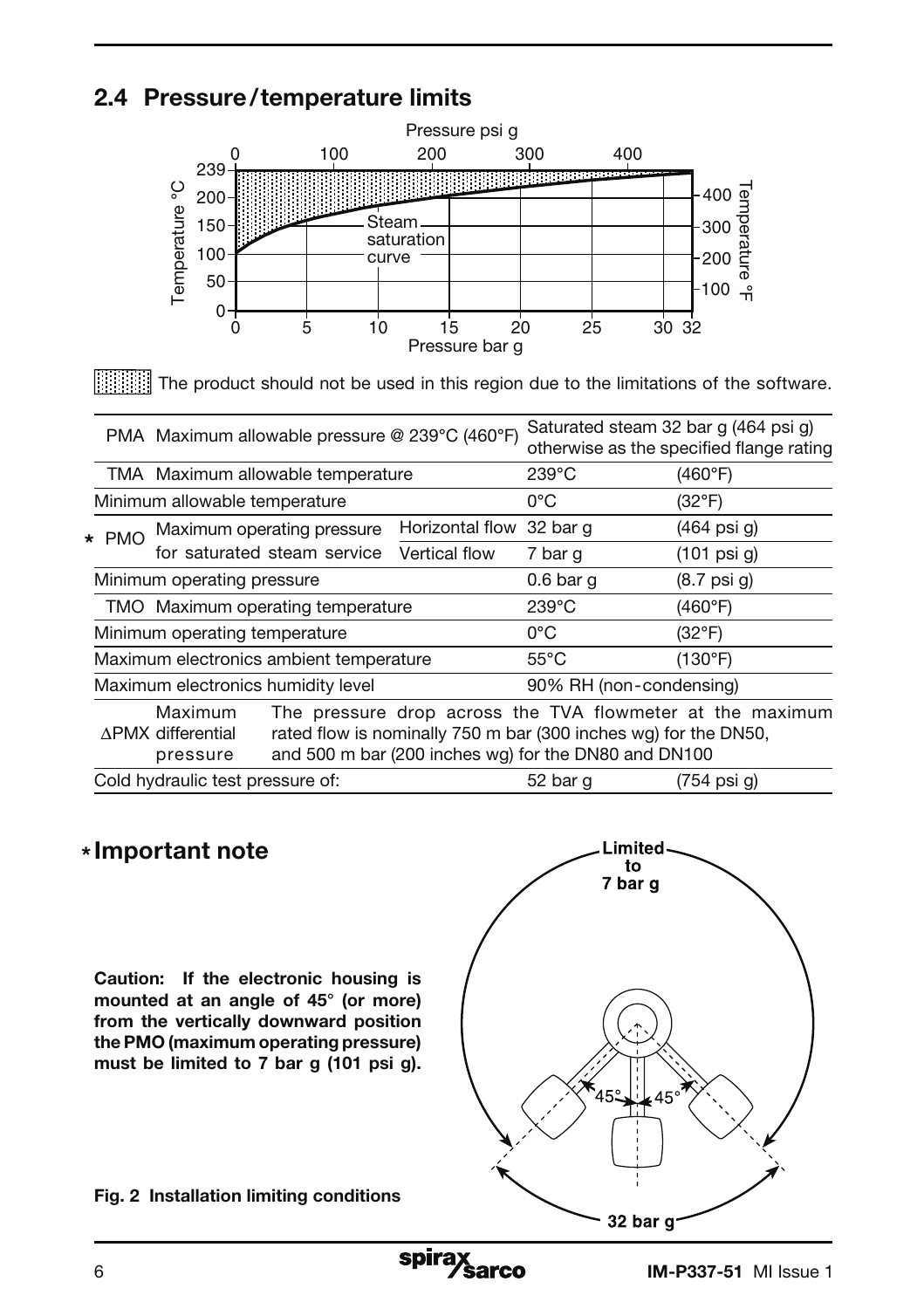# 2.5 Technical data

| IP rating    |                                    | IP65 with correct cable glands.                                                                                                          |  |                    |
|--------------|------------------------------------|------------------------------------------------------------------------------------------------------------------------------------------|--|--------------------|
| Power supply |                                    | Loop powered nominal 24 Vdc                                                                                                              |  |                    |
| Outputs      |                                    | 4-20 mA (proportional to mass flow)<br>Pulsed output $V_{\text{max}}$ 28 Vdc, R <sub>min</sub> 10 k $\Omega$ ,<br>$V_{on}$ 0.7 $V_{max}$ |  |                    |
|              |                                    |                                                                                                                                          |  | Communication port |
| Performance  | System uncertainty<br>to ISO 17025 | $\pm 2\%$ of reading over the range of 10% to<br>100% of maximum rated flow                                                              |  |                    |
|              | (95% confidence to 2 STD)          | ±0.2% FSD from 2% to 10% of maximum rated flow                                                                                           |  |                    |
|              |                                    | Turndown: up to 50:1                                                                                                                     |  |                    |

# 2.6 Electrical connections

| $\overline{\phantom{a}}$<br>FIF.<br>11 I GA<br>.<br>ن. ا<br>∸<br>. |  |
|--------------------------------------------------------------------|--|
|--------------------------------------------------------------------|--|

# 2.7 Materials

| <b>Flowmeter body</b>      | Stainless steel 1.4408 CF8M             |
|----------------------------|-----------------------------------------|
| <b>Internals</b>           | 431 S29/S303/S304/S316                  |
| <b>Spring</b>              | Inconel <sup>®</sup> X750 or equivalent |
| <b>Flowmeter stem</b>      | Stainless steel 431 S29                 |
| <b>Electronics housing</b> | Aluminium alloy LM 25                   |



# 2.8 Dimensions/weights (approximate) in mm and kg

| <b>Size</b>  | <u>_</u> | В   |     | D   |    | Weight |
|--------------|----------|-----|-----|-----|----|--------|
| <b>DN50</b>  | 35       | 103 | 322 | 160 | 65 | 2.67   |
| <b>DN80</b>  | 45       | 138 | 334 | 160 | 65 | 4.38   |
| <b>DN100</b> | 60       | 162 | 344 | 215 | 65 | 7.28   |

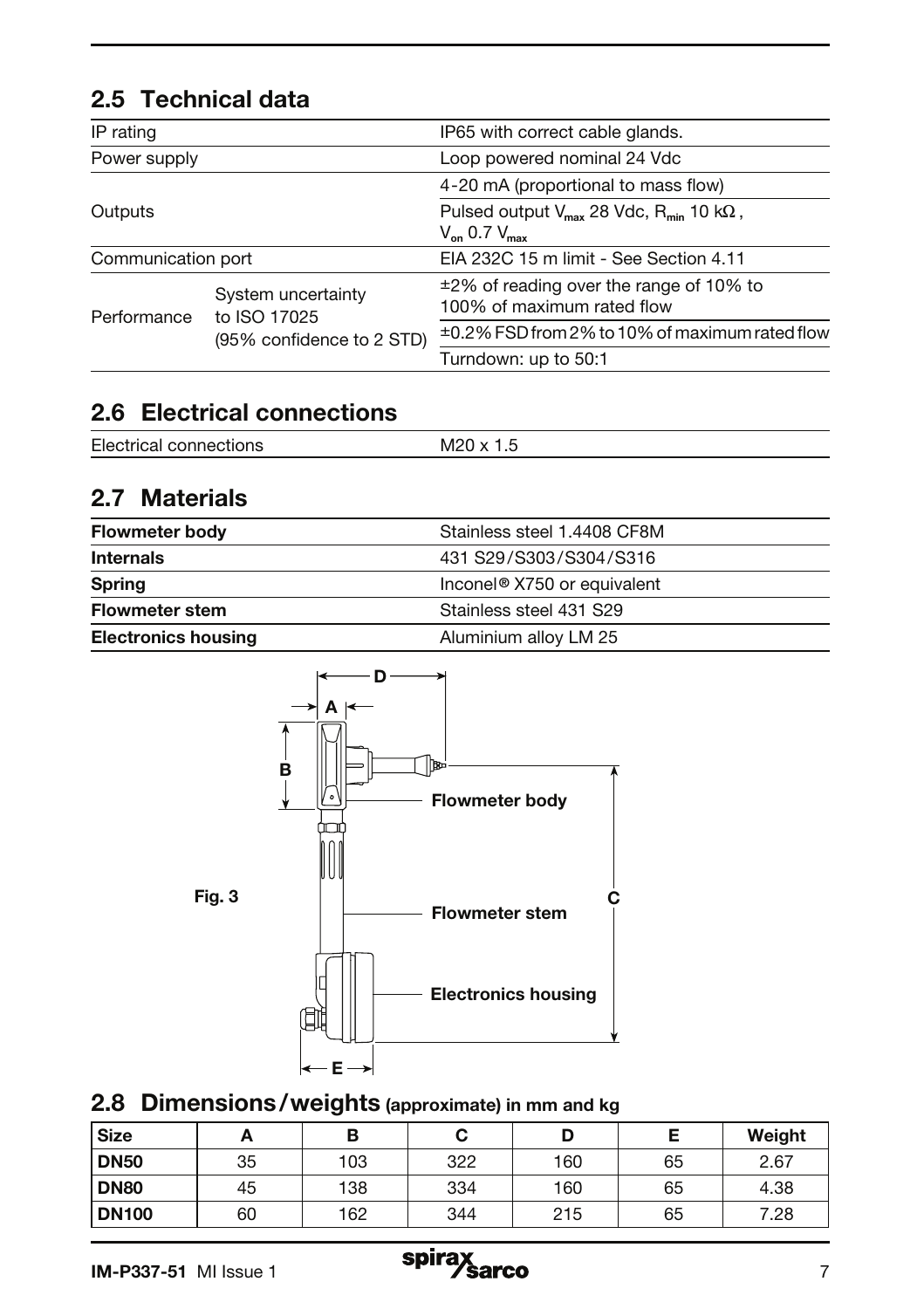# *3. Installation*

Note: Before actioning any installation observe the 'Safety information' in Section 1. To meet its specified accuracy and performance it is essential that the following installation guidelines are followed carefully. For steam applications sound steam engineering practices should be followed, including the use of separators. The installation must conform to all relevant construction and electrical codes.

CAUTION: If the electronic housing is mounted at an angle of 45° (or more) from the vertically downward position the PMO (maximum operating pressure) must be limited to 7 bar g (101 psi g) - see Figure 4.



Fig. 5 Typical installation

# 3.1 Environmental conditions

The flowmeter should be located in an environment that minimises the effects of heat, vibration, shock and electrical interference. (Pressure / temperature limits are detailed in Section 2.4).

CAUTION: Do not lag (insulate) the TVA flowmeter or mating flanges as this may result in excessive temperatures in the electronics. Exceeding specified temperature limits will invalidate the warranty, adversely effect the performance and may damage the TVA flowmeter, see Figure 6. Do not



- Viewing of the display. **Note** electronics housing and display can be rotated.

Warning: Do not install the flowmeter outdoors without additional weather protection to prevent damage due to freezing.

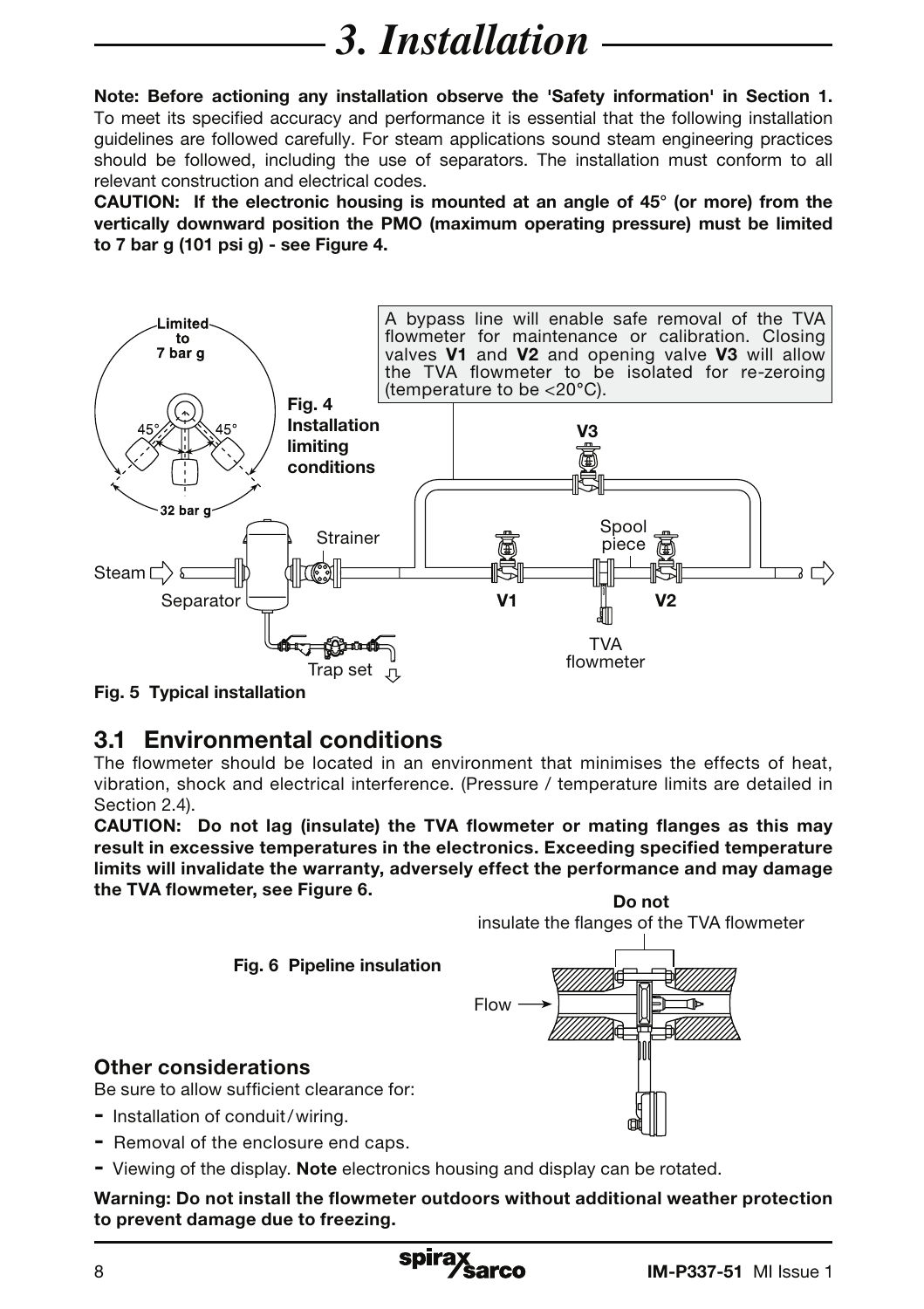# 3.2 Mechanical installation

Warning: Do not alter the adjustment nut at the back of the TVA flowmeter shaft, as this will affect the flowmeters calibration.

### **Orientation**

The TVA flowmeter can be installed in any orientation when the pressure is below 7 bar g (101 psi g), see Figures 7, 8 and 9.

When the pressure is above 7 bar g the TVA flowmeter must be installed in a horizontal pipe, with the electronics housing below the body, see Figure 9.

Note: The TVA flowmeter operates with flow in one direction only. It is not intended for use with bi-directional flow. The TVA flowmeter is clearly marked with a direction of flow arrow.





Fig. 7 Vertical flow limited to 7 bar g





Fig. 9 Horizontal flow up to 32 bar g

CAUTION: If the electronic housing is mounted at an angle of 45° (or more) from the vertically downward position the PMO (maximum operating pressure) must be limited to 7 bar g (101 psi g) see Figure 4.

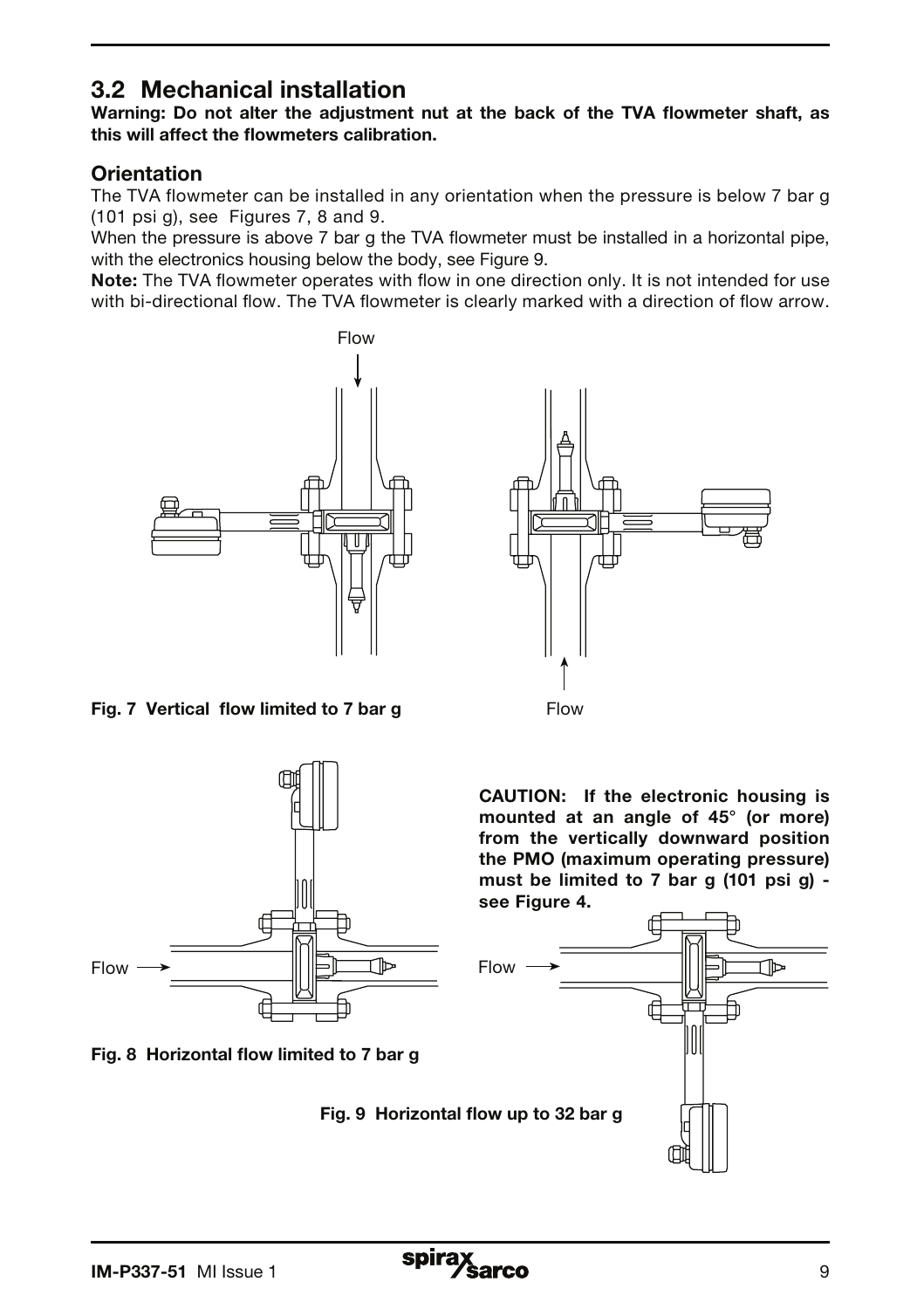

#### Upstream/downstream pipework

The TVA flowmeter should be installed in pipework manufactured to BS 1600 or ASME (ANSI) B 36.10 Schedule 40, which corresponds to the following pipeline internal diameters.

| <b>Nominal diameter</b> | Nominal internal diameter |
|-------------------------|---------------------------|
| $50 \text{ mm}$         | $52 \text{ mm}$           |
| 80 mm                   | 77 mm                     |
| $100 \text{ mm}$        | $102 \text{ mm}$          |

For different pipe standards / schedules, if the flowmeter is being operated at the extreme of its published maximum range, and maximum accuracy is required, downstream spool pieces manufactured from BS 1600 or ASME (ANSI) B 36.10 Schedule 40 pipe should be used.

It is important that the internal upstream and downstream diameters of pipe are smooth. Ideally seamless pipes should be used and there should be no intrusive weld beads on the internal diameter. It is recommended that slip-on flanges be used to avoid any intrusive weld beads on the internal diameter of the pipe.

Note: See Figures 10 to 13 for other considerations which need to be noted before determining the correct installation location.

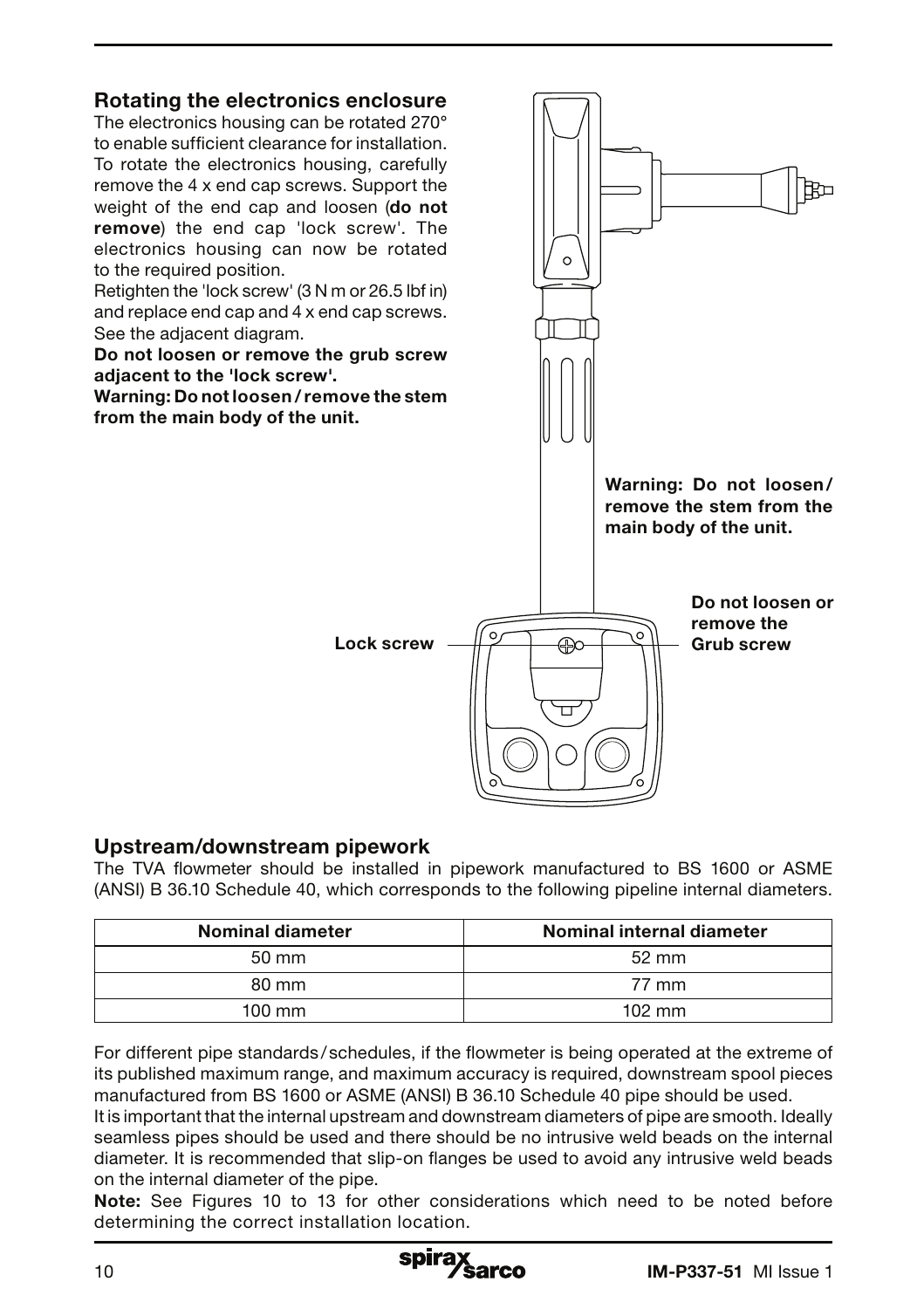The TVA flowmeter normally only requires a minimum of 6 pipe diameters upstream and 3 downstream of clear straight pipe. These dimensions assume a measurement from a single 90° bend (see Figure 10).



If any of the following configurations are present upstream of the TVA flowmeter:

- Two right angled bends in two planes.
- Pressure reducing valve.
- Partly open valve.

Then it is recommended that the minimum upstream clear pipework is doubled to 12 diameters (See Figure 11).

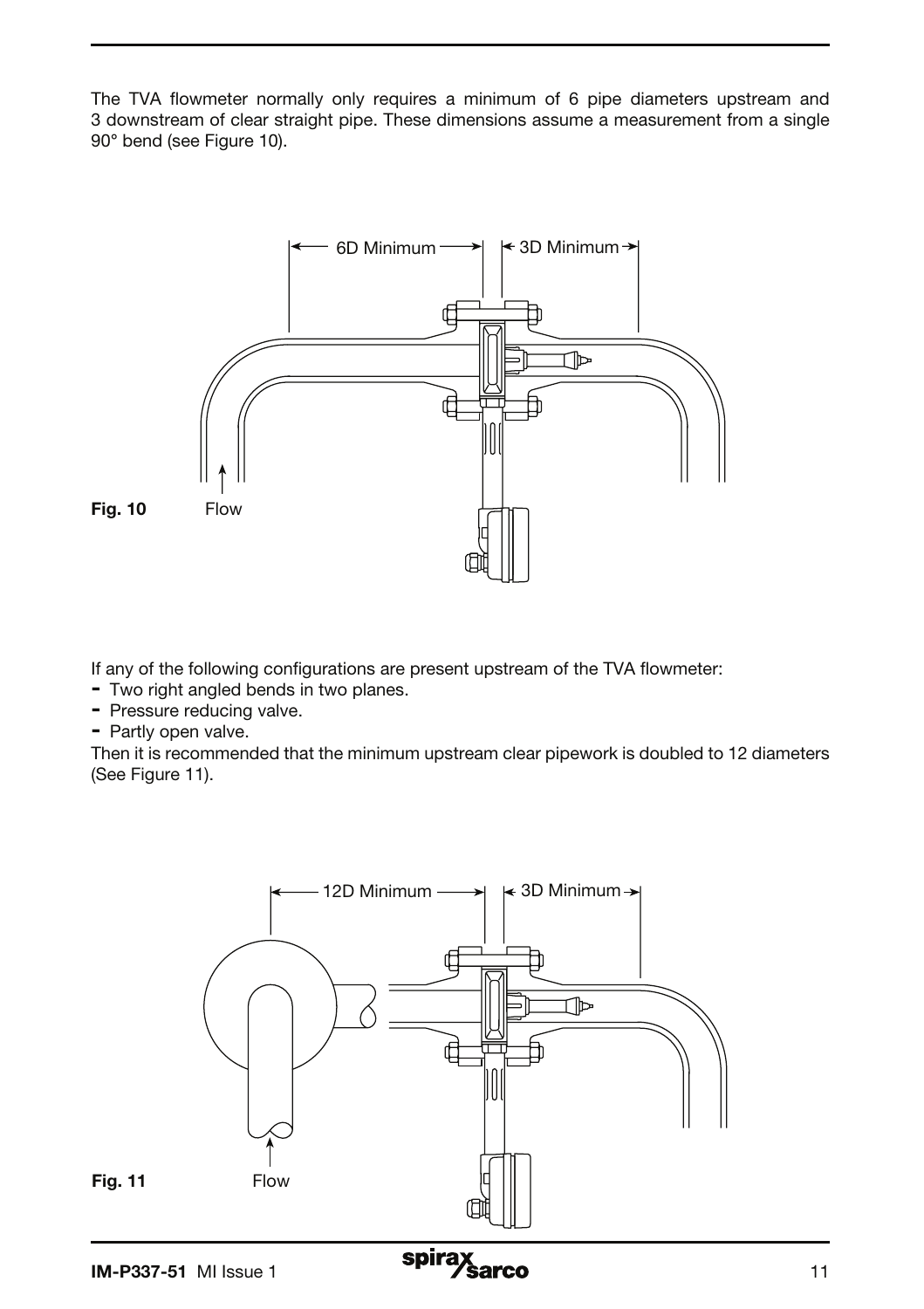Avoid installing the TVA flowmeter downstream of an actuated valve as rapid cycling of the valve could give rise to inaccurate results or damage the flowmeter. See Figure 12. In configurations where there is more than one rapid acting pressure reducing valve close coupled, the TVA flowmeter should be installed with a minimum of 25 upstream and 3 downstream pipe diameters away from the valves.

Safety valves should also be as far away as possible from the flowmeter - at least 25D.



To install the TVA flowmeter pipeline unit into existing pipework and for aiding possible flowmeter removal, a spool piece can be fabricated locally to the dimensions given below (see Figure 13).

|                    | DN50  | <b>DN80</b>              | <b>DN100</b> |
|--------------------|-------|--------------------------|--------------|
| <b>Dimension A</b> |       | 180 mm   240 mm   300 mm |              |
|                    | 71 in | $9.5$ in                 | 11 8 in      |

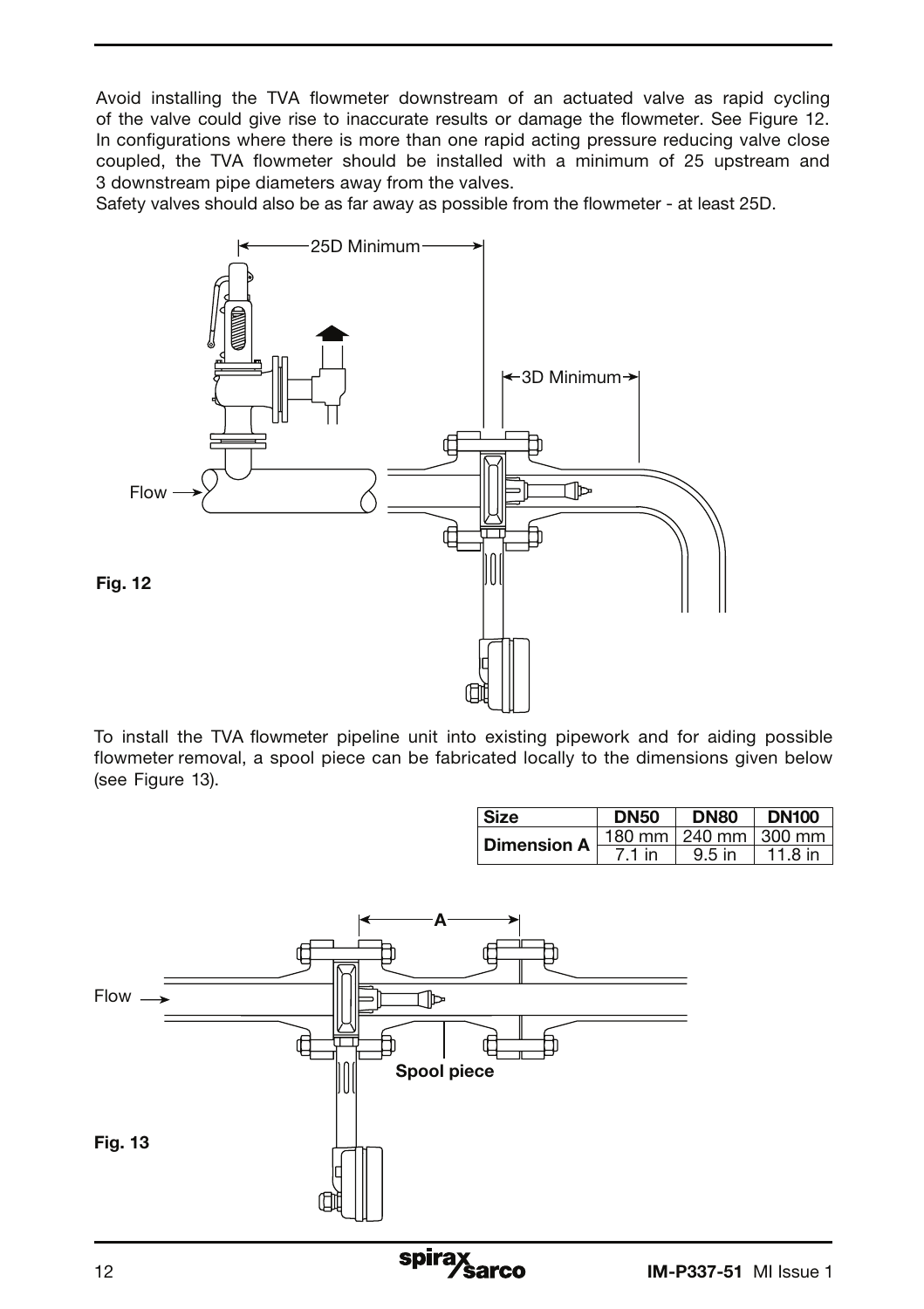## Location in pipework

Bolt ring gaskets having the same internal diameter of the pipework are recommended. This will prevent possible inaccuracies being created by the gasket protruding into the pipe.

It is important that the TVA flowmeter is located centrally in the pipework as any eccentricity may cause inaccurate readings. The TVA flowmeter has integral centering webs, which locate on the internal diameter of the pipework (see Figure 14).



Fig. 14 Integral centering webs



Fig. 16 Gaskets fitted incorrectly



Fig. 15 Gaskets fitted correctly



Fig. 17 Gaskets and pipe offline, fitting incorrectly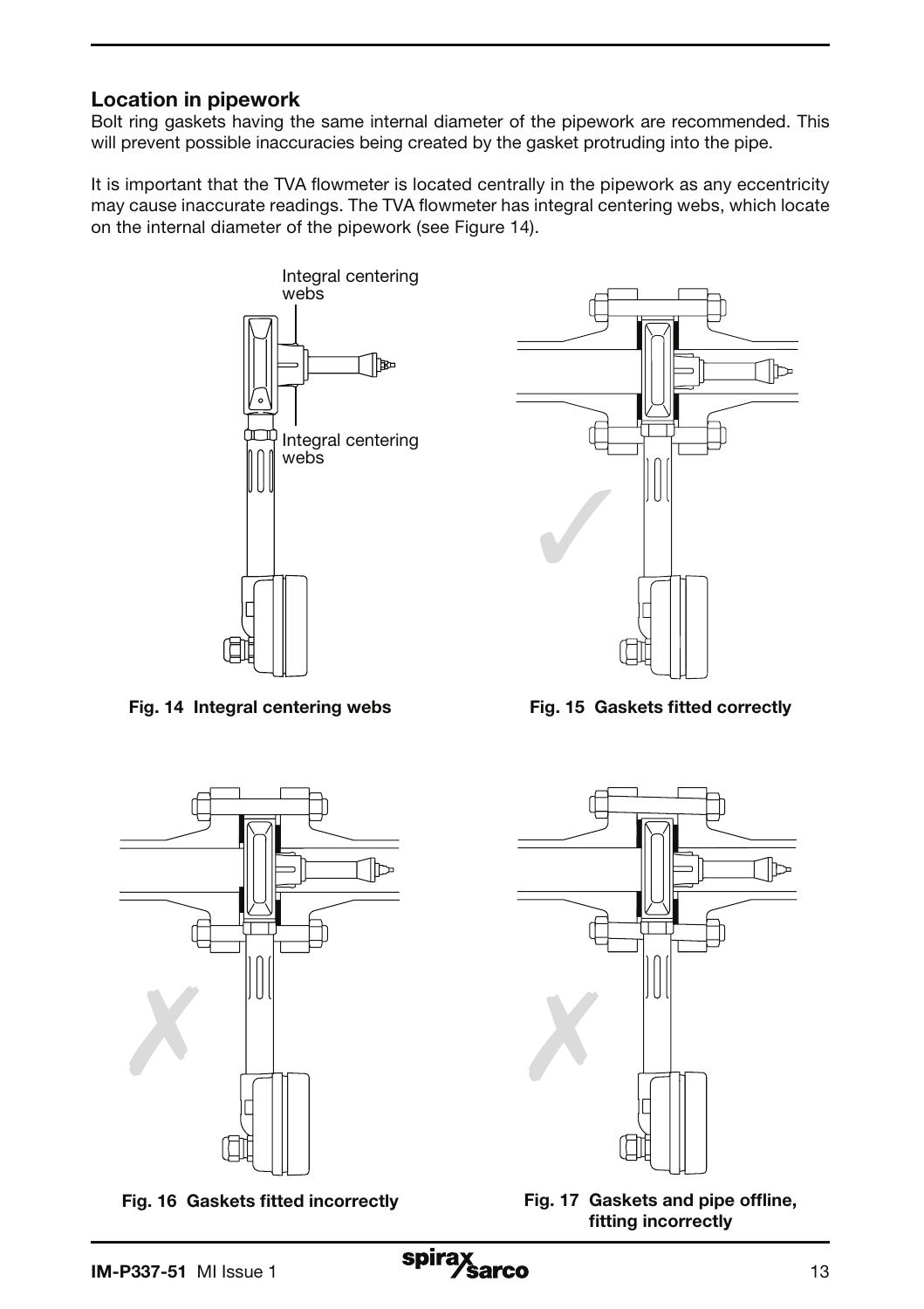# 3.3 Electrical installation

The TVA flowmeter is a loop powered device. This Section describes loop wiring and shows typical conductor terminations (The EIA 232C (RS 232) wiring is discussed in Section 4.11, page 28). It also considers the effect of connecting additional equipment (e.g. recorder, loop powered display) to the loop.

## Wiring the TVA flowmeter

The wiring terminals can be accessed by removing the end cap of the enclosure. A typical loop wiring diagram is shown in Figure 18.

If an M750 display unit is purchased from Spirax Sarco for use with the TVA flowmeter, the M750 must be configured to the flow of the TVA flowmeter @ 20 mA. If the TVA flowmeter 4 - 20 mA output is rescaled (see Section 4.6.1), it is important that the 20 mA input valve on the M750 is also rescaled.

#### Notes:

The flowmeter must be earthed. The TVA is supplied with a 1 metre earthing lead attached to a 4 mm threaded hole at the rear of the enclosure close to the 20 mm conduit holes. An alternative earth cable can also be attached.

Please ensure all paint is removed to ensure a low resistance connection is made. The earth cable should be at least 4 mm sq and the use of a crimp is recommended. Remove the silica gel from the enclosure after commissioning.

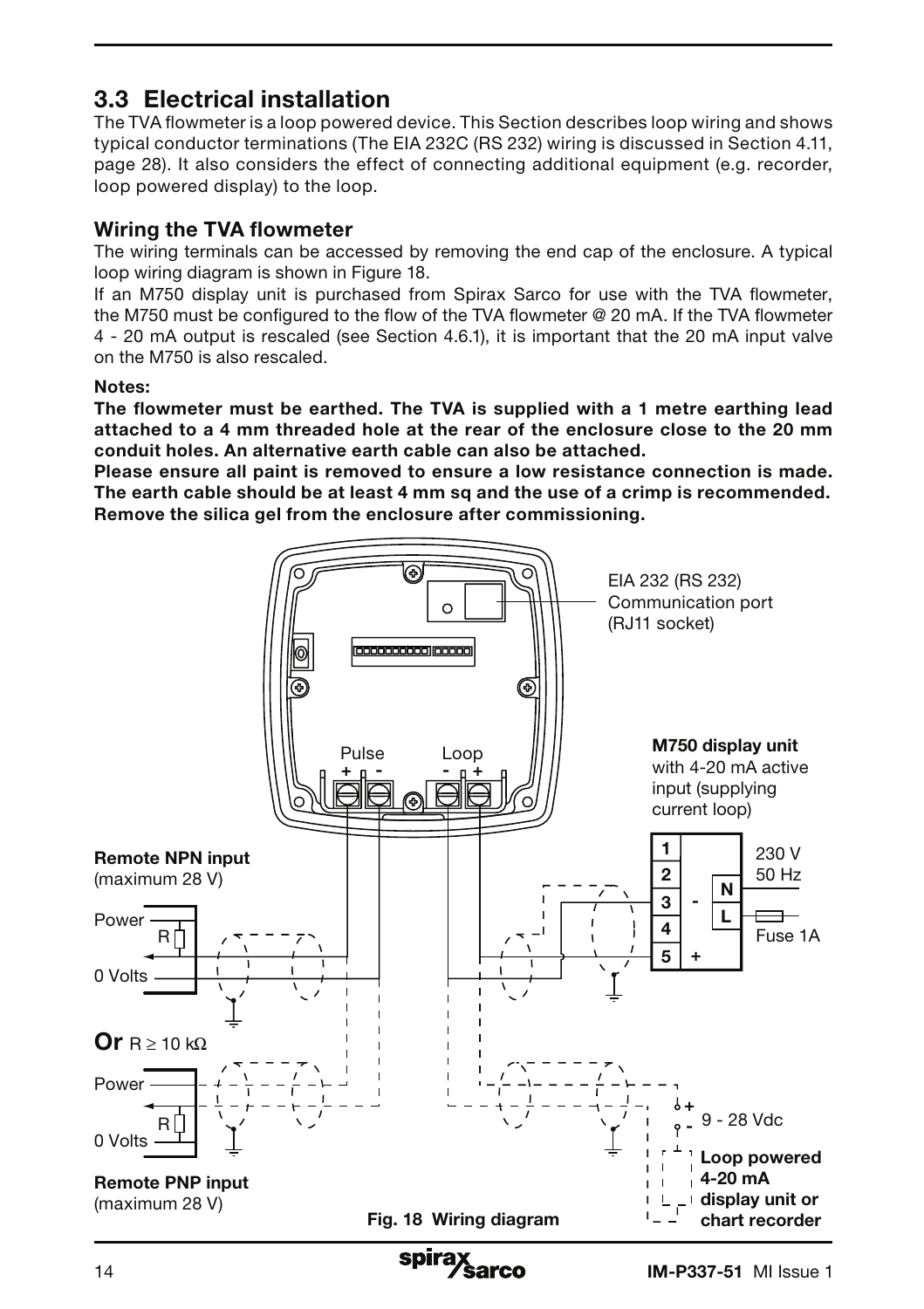## Power supply requirements

A nominal 24 Vdc is needed to power the flowmeter. However, the TVA flowmeter will operate correctly as long as the power supply is in the range shown in Figure 19. A single, stand-alone, supply may be capable of powering several transmitters. It can be mounted in a control room or in the field, but cannot be on the same loop. Follow the power supply manuacturer's recommendations with regard to mounting and environmental considerations.

The graph (Figure 19) shows the range of power supply voltages and loop resistances over which the TVA flowmeter is capable of operating. The loop resistance includes all the wiring.



# Cable length

Generally the maximum cable length between the TVA flowmeter and the power supply is 300 m.

However the actual cable length is governed by the number of network devices, the total resistance of the network and the cable capacitance.

Suggested cable type: for both loop and pulse should be shielded twisted pairs, each core, seven stranded wire with cross sectional area of 0.5 mm².

Cable glands suitable for M20 x 1.5 to EN 50262 / IP68 are recommended.

The cable gland / body torque setting is 5 Nm.

The gland nut torque setting (with cable fitted) is 5 Nm.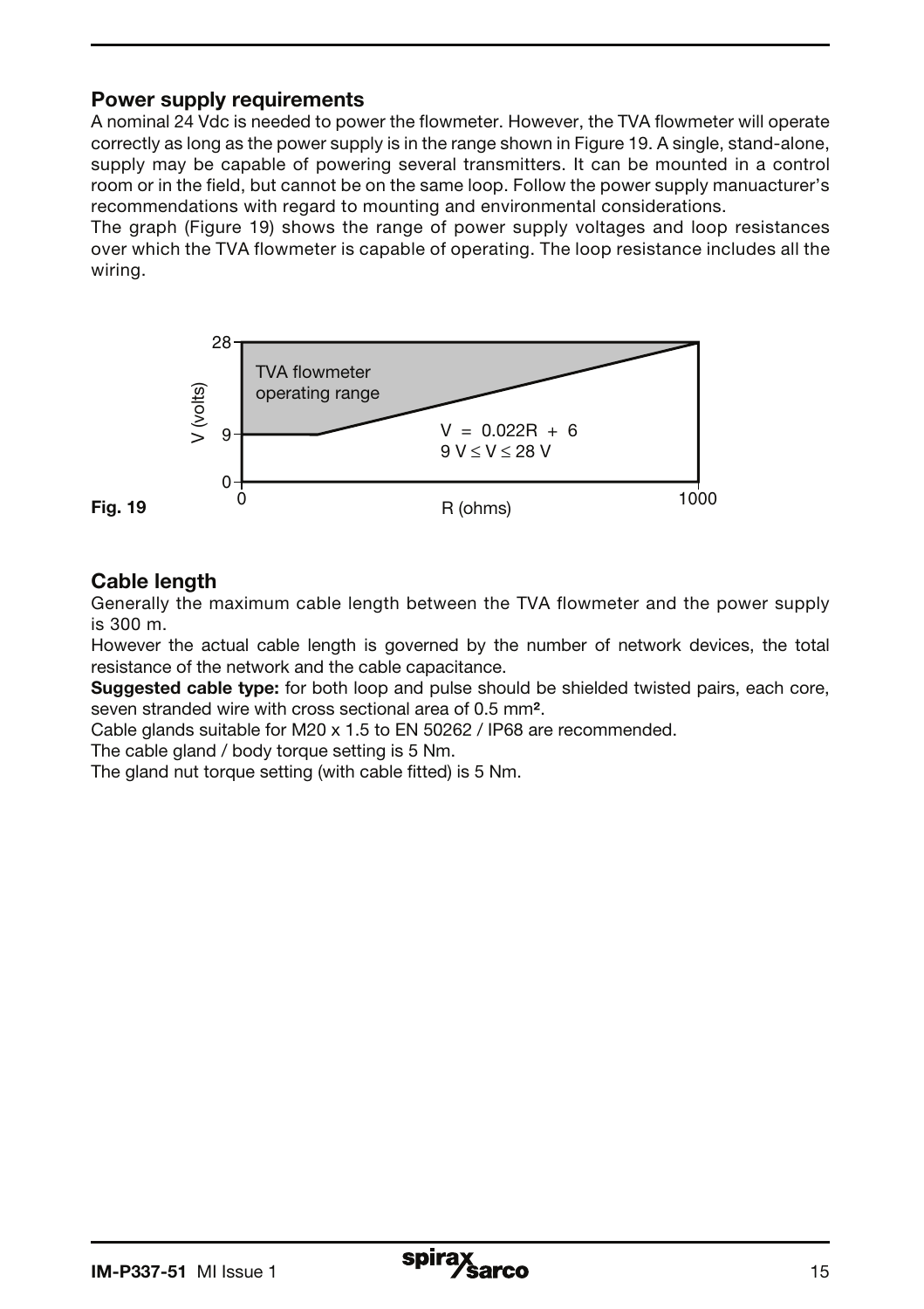# *4. Commissioning*

After all mechanical and electrical work has been completed, the following commissioning instructions should be followed.

#### The TVA flowmeter should be commissioned with the flow through the unit isolated.

Note: The TVA flowmeter is factory set to display data in metric units. To commission the TVA to diplay imperial units see Section 4.4.2, page 24.



## Fig. 20 TVA flowmeter display unit

All commissioning is carried out through the display unit installed behind the front end cap of the TVA flowmeter enclosure. The display unit consists of a small LCD display and a 5 button key pad.

As all the commissioning settings are stored in a non-volatile memory, it is possible to connect a 9 V PP3 battery to the TVA flowmeter's 4 - 20 mA loop power supply and commission the unit uninstalled. However, the TVA flowmeter should still be zeroed in-line (see Section 4.5.3) and its operation checked. The M750 display unit can be used to provide a remote display function if required, utilising the linear output.

## Rotating the display

The display can be rotated through 180° to enable ease of commissioning. To rotate the display disconnect the power supply, remove the mounting screws on the display unit, carefully remove the display unit and rotate. Carefully replace the display unit and replace mounting screws. Do not force the display unit into position. Reconnect the power supply. Note: Electrostatic discharge (ESD) procedures should be followed while rotating the display.

# 4.1 Run mode

Normally, the TVA flowmeter will operate in the run mode, displaying the total flow, flow, power, pressure or temperature of the fluid passing through the pipeline.

After initial power up, the TVA flowmeter will automatically enter the run mode and all commissioning menus can be accessed from this mode. (See Section 4.2, Commissioning mode, for details on how to commission).

In the run mode the fluid data is displayed on several screens which can be accessed by pressing the up or down keys. The display shows a numeric value and an arrow indicating the reading type, i.e. total flow, flow, power, pressure or temperature. All units (except °C) are implied with imperial or metric units being indicated by another arrow. The value of total flow is shown in two parts. The first five digits of the total flow will be displayed and after 10 seconds the following five digits will be displayed. To access the first five digits of total flow again it will be necessary to scroll up or down and return to the total flow display.



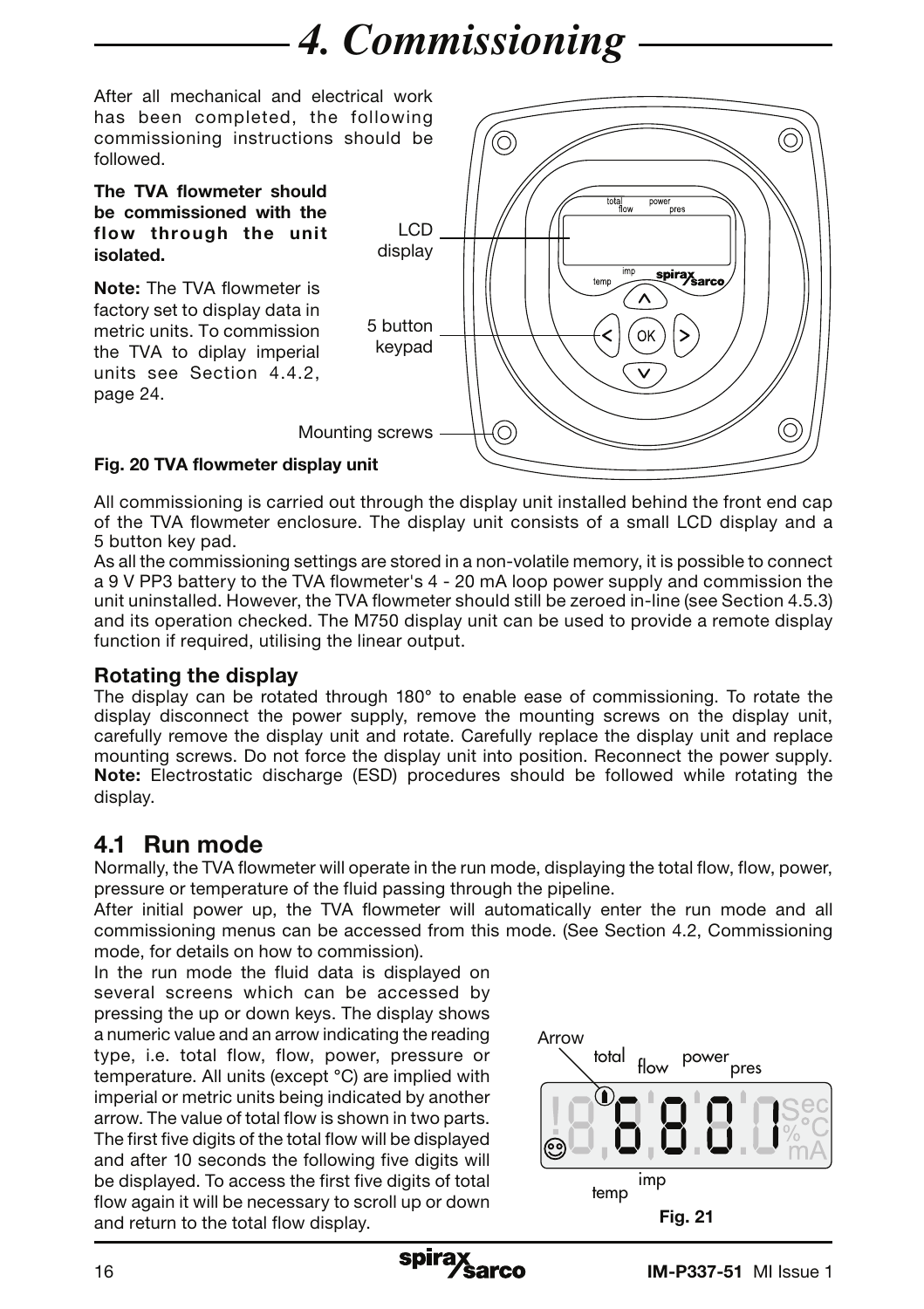#### 4.1.1 Run mode data sequence



The following chart indicates the run mode data display sequence. Depending on the configuration, the flow units will be:

| <sup>∣</sup> Units | <b>Steam</b>              |
|--------------------|---------------------------|
| Metric             | Kg/h, KW, bar g, °C       |
| Imperial           | ∣ lb/h, MBtu/h, psi g, °F |

The TVA flowmeter is factory set to display steam data in metric units and pressing the up or down keys will scroll through the following data.

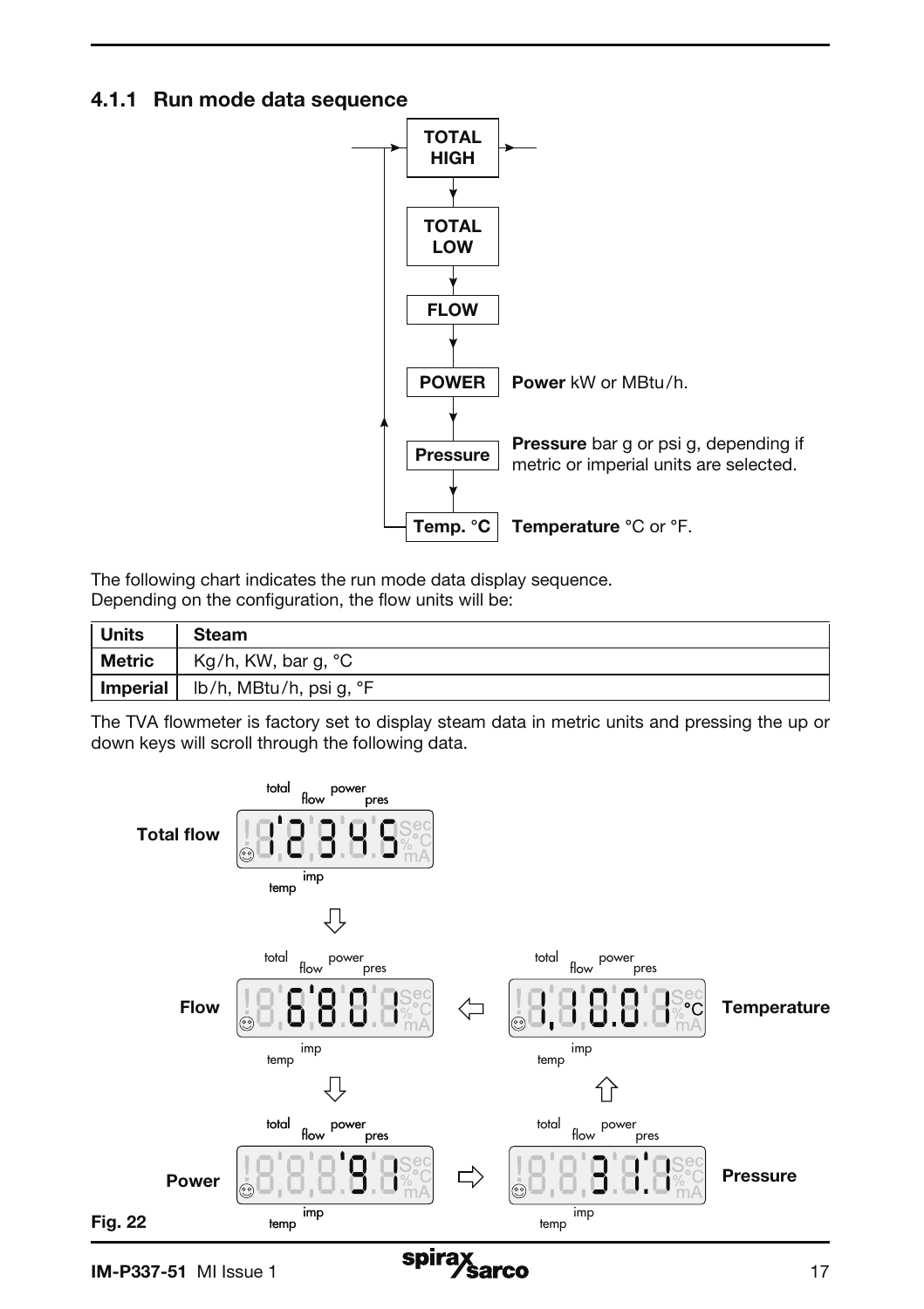# 4.1.2 Error display messages

Any errors that occur will be displayed in the run mode. The errors will alternate with the normal run mode display and will be prioritised. The errors will be latched and can only be cancelled by pressing the 'OK' button. Once the error message has been cancelled the display will show the next (if any) error.

Any continuous error will reinstate itself 2 seconds after it has been cancelled, and will be indicated by a flashing exclamation mark (!).

Certain errors will also cause the 4-20 mA alarm signal to be initiated.

The error messages are displayed over two screens and are:

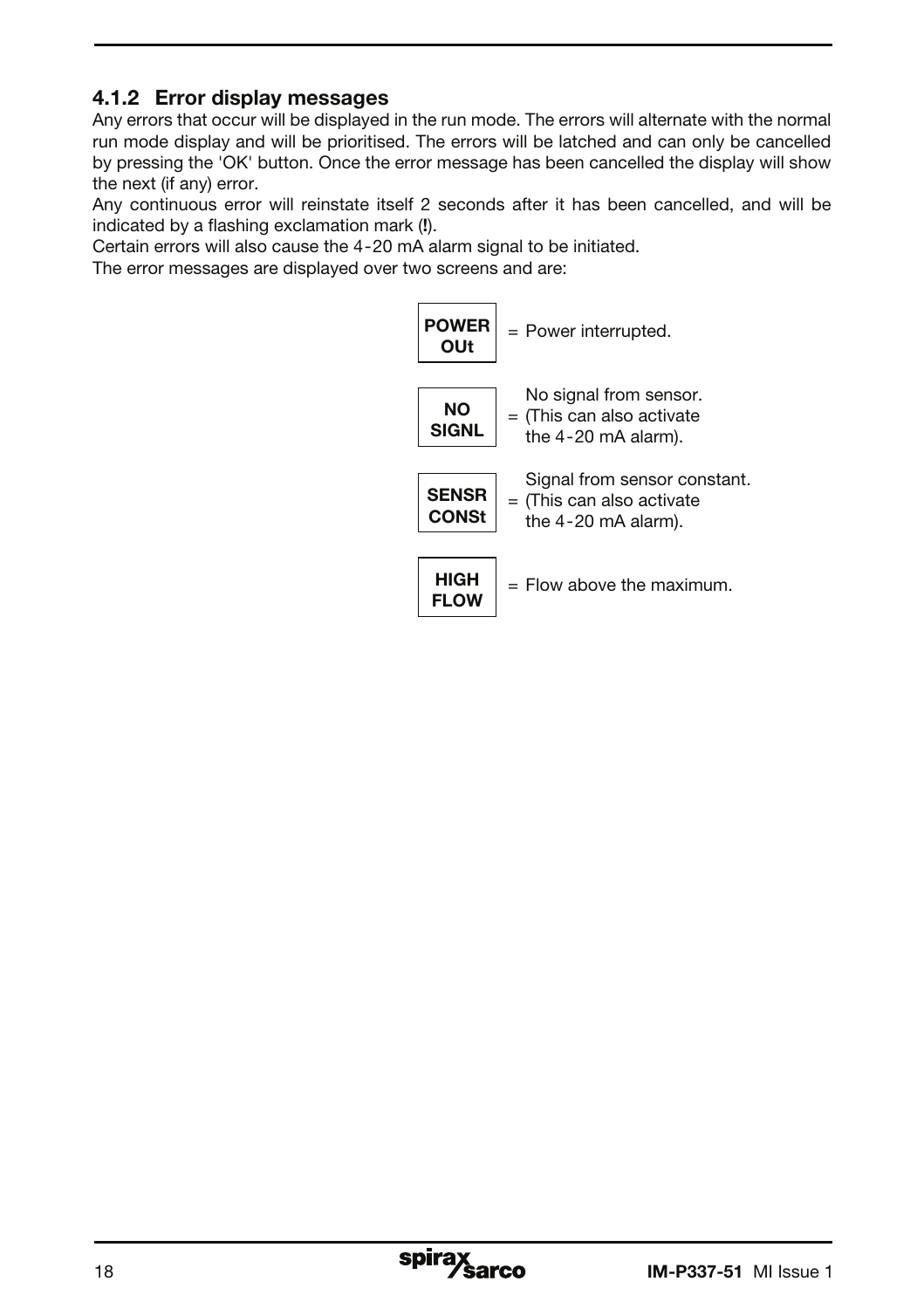# 4.2 Commissioning mode

The commissioning mode is used to zero the flowmeter, re-range, set and test the outputs and change the pass code.

All data entry is performed via a menu and sub menu configuration with the key pad buttons used for navigation, i.e. to go deeper into the menu the right hand key is pressed, to scroll up and down the menu the up and down keys are pressed and to exit from a sub-menu the left key is pressed. Any data is entered using the OK button. The previously entered selection will flash. After a period of five minutes without any keys being pressed the TVA flowmeter will automatically default to the run mode.

For a full commissioning flow chart see Section 4.3.

To enter the commissioning mode press and hold down the 'OK' key for 3 seconds. The display then shows:



The leading digit will flash indicating that this is the position of the cursor.

The default factory set pass code is 7452. (This can be changed from within the commissioning mode). The pass code can be entered by using the up and down keys to increment the flashing value and the left and right keys to move the cursor. Pressing 'OK' will enter the pass code. If an incorrect pass code is used the display will automatically return to the run mode.

After the correct pass code is entered the display shows:

| BASIC<br>dAIA |
|---------------|
|---------------|

To exit from the commissioning mode at any stage, continually pressing the left key will return to the run mode.

Pressing the up and down buttons scrolls through the various first level menus.

Pressing the right arrow button enters a particular sub-menu.



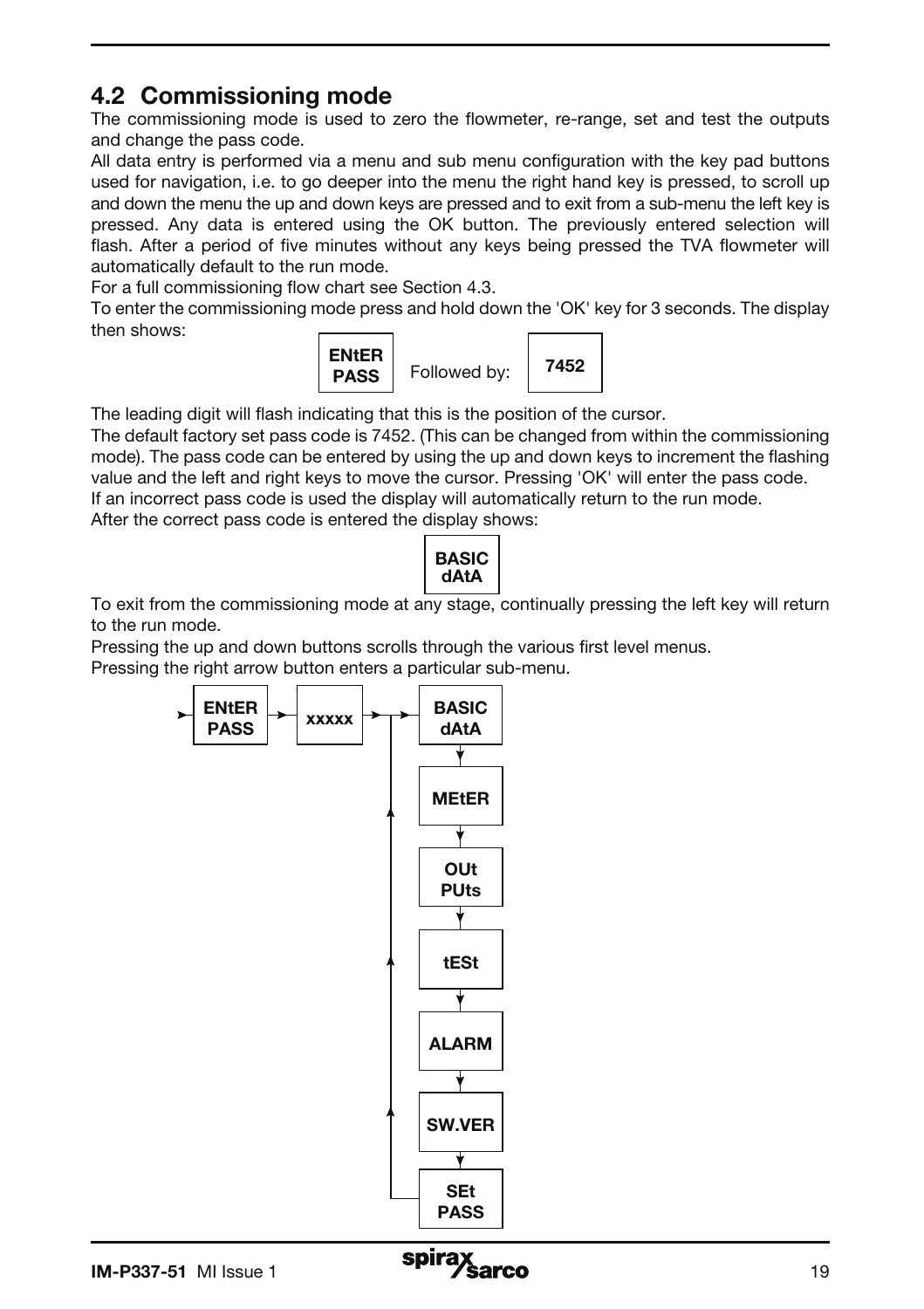# 4.3 TVA flowmeter commissioning flow chart

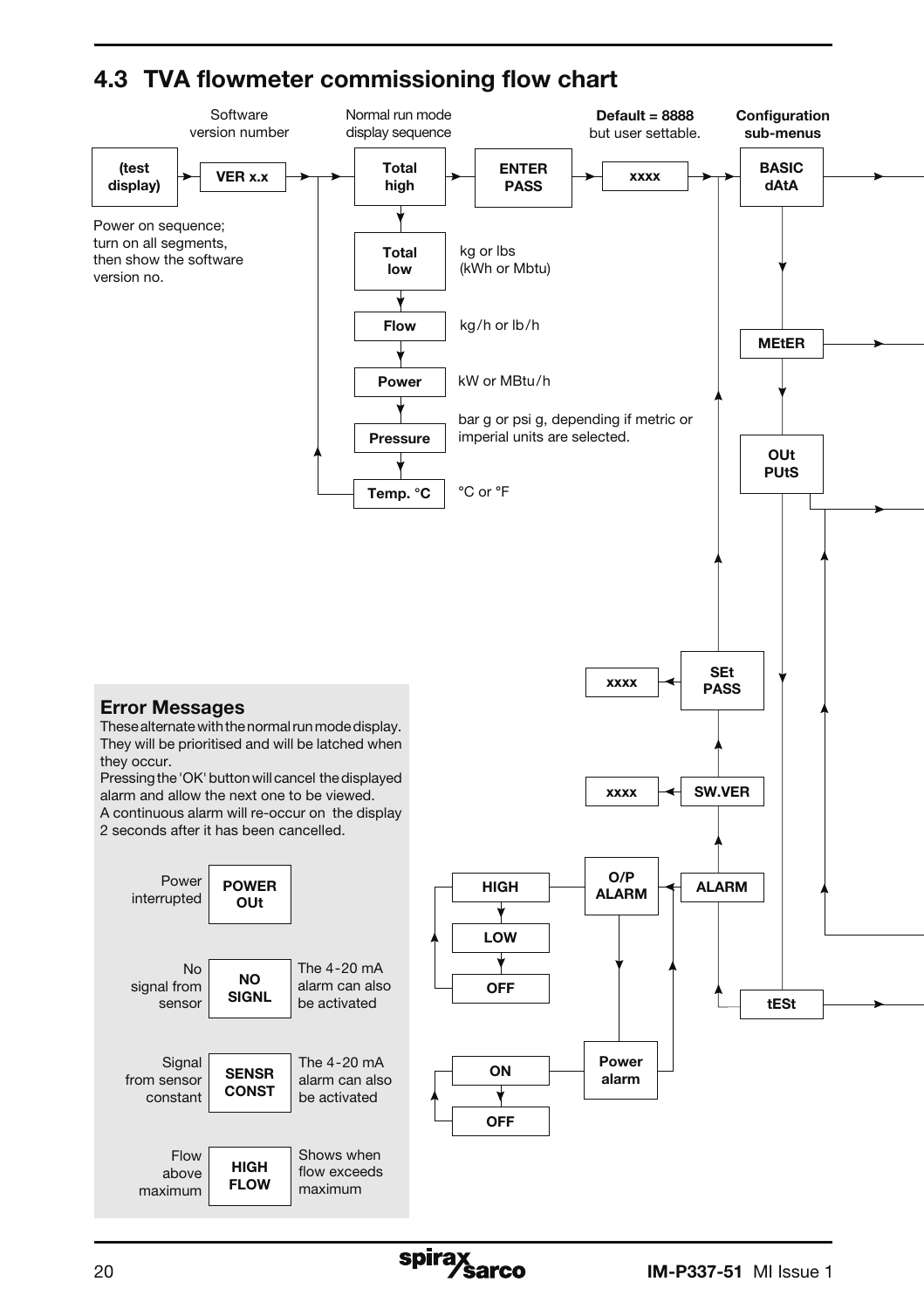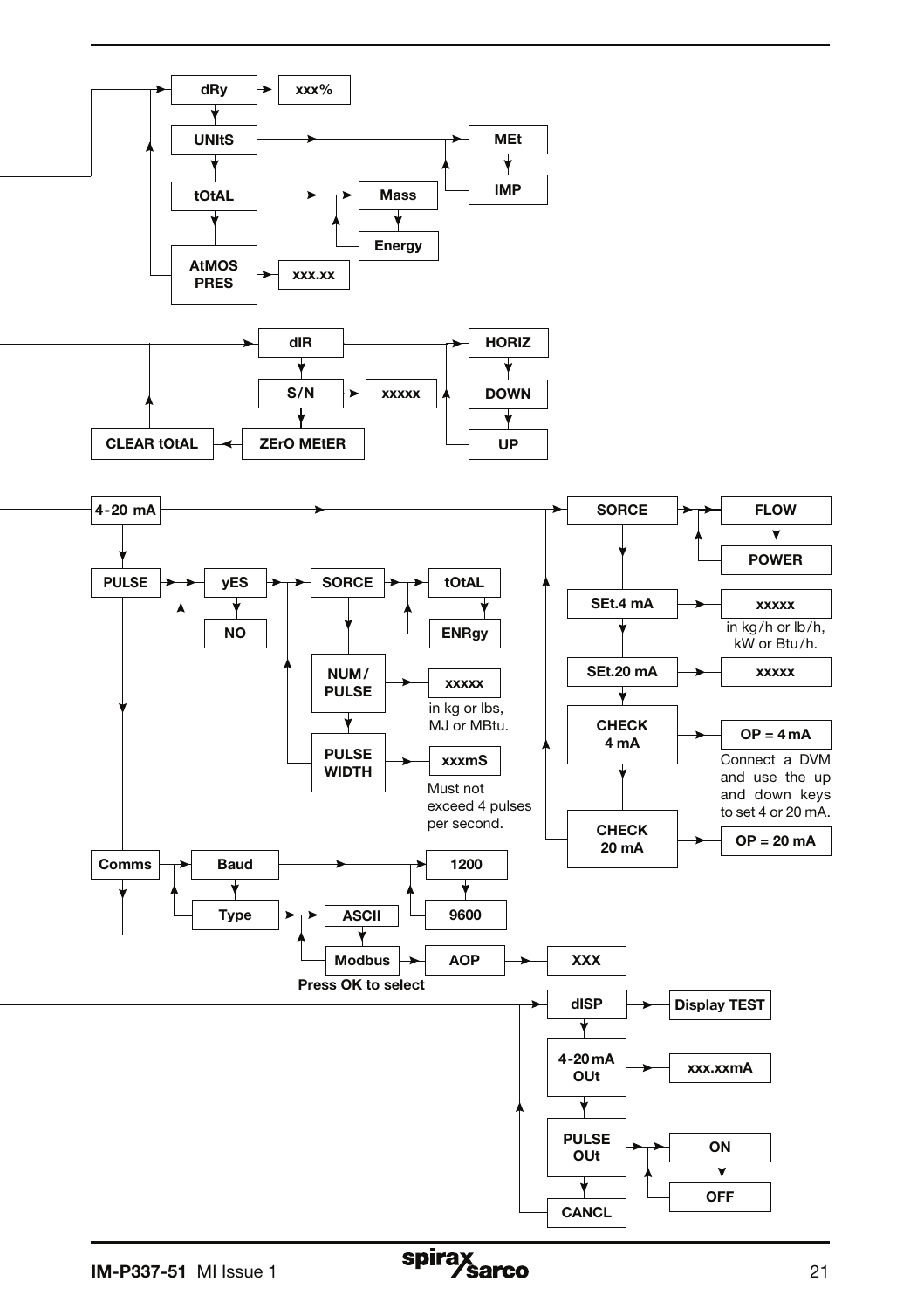# 4.4 BASIC DAtA Sub menu



## 4.4.1 dRy

Pressing the right key will display the dryness fraction. This is the dryness fraction of the saturated steam being measured. This can then be edited to suit the application. Press the 'OK' button to confirm the selection.

After the dryness fraction is entered the display will automatically step to the next sub menu and show 'UNItS'

## 4.4.2 UNItS

The units displayed and transmitted can be selected between metric (MEt), and imperial (IMP). A summary of the units is detailed in the Table below.

| ∣ Units  | <b>Steam</b>            |
|----------|-------------------------|
| ∣ Metric | Kg/h, KW, bar g, $°C$   |
| Imperial | lb/h, MBtu/h, psi g, °F |

Select either 'MEt' or 'IMP' and press the 'OK' button to confirm.

## 4.4.3 CLEAR tOtAL

This function is used to clear the total by pressing and holding the 'OK' key for 3 seconds. Note: The total is backed-up every 8 minutes in the TVA flowmeter's non-volatile memory. If power is lost the TVA flowmeter could lose up to 8 minutes worth of totalised steam.

## 4.4.4 AtMOS PRES

This value compensates the flowrates for atmospheric pressure. It should be used if a high degree of accuracy is required or when the TVA flowmeter is installed high above sea level. Note: Values up to two decimal places can be entered.

If metric units are selected pressure units are bar absolute, for imperial units psi absolute.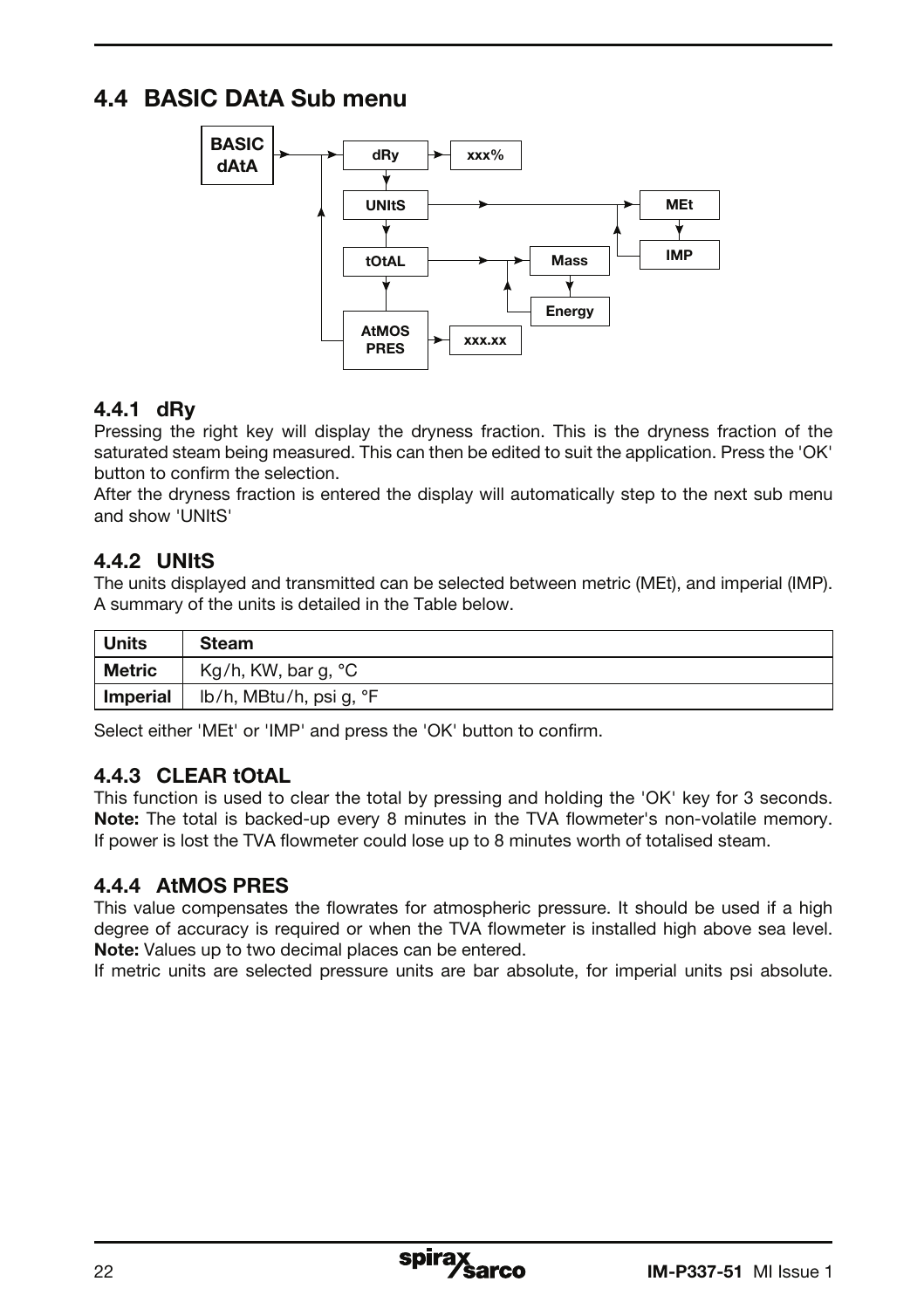# 4.5 MEtER Sub-menu



### 4.5.1 dIR

and clear the total.

dIR is the orientation that the TVA flowmeter is installed in. The TVA flowmeter can be installed with horizontal flow up to a pressure of 32 bar g (464 psi g). For installations that require vertical flow either up or down the maximum pressure must not exceed 7 bar g (101 psi g). By selecting down or up the effect of gravity on the cone is taken into account.

Note: Upon entering the dIR sub-menu, HORIZ is always shown first. The actual direction selected is the one which is flashing.

#### 4.5.2 S/N

This is the factory set serial number of the TVA flowmeter and is displayed by pressing the right key.

### 4.5.3 ZErO MEtER

This function is used to zero the TVA flowmeter manually to compensate for any electronic drift.

The procedure for zeroing the flowmeter is as follows:

- Isolate the pipeline where the flowmeter is installed and ensure that there is no flow. The line temperatures should be above 5°C (41°F) and below 30°C (86°F).
- Press and hold the 'OK' button for three seconds.

On completion the display will step back to S/N.

If 'ZErO ErrOr' is displayed, check to ensure that the line is isolated with no flow. If 'tEMP ErrOr' is displayed the line temperature is below 5°C (41°F). Allow the temperature to move above 5°C (41°F) and re-zero. Note: The flowmeter should ideally be zeroed once every 12 months.

#### 4.5.4 CLEAR tOtAL

This function is used to clear the total by pressing and holding the OK key for 3 seconds. Note: The total is backed-up every 8 minutes in the TVA flowmeter's non-volatile memory. If power is lost the TVA flowmeter could lose up to 8 minutes worth of totalised steam.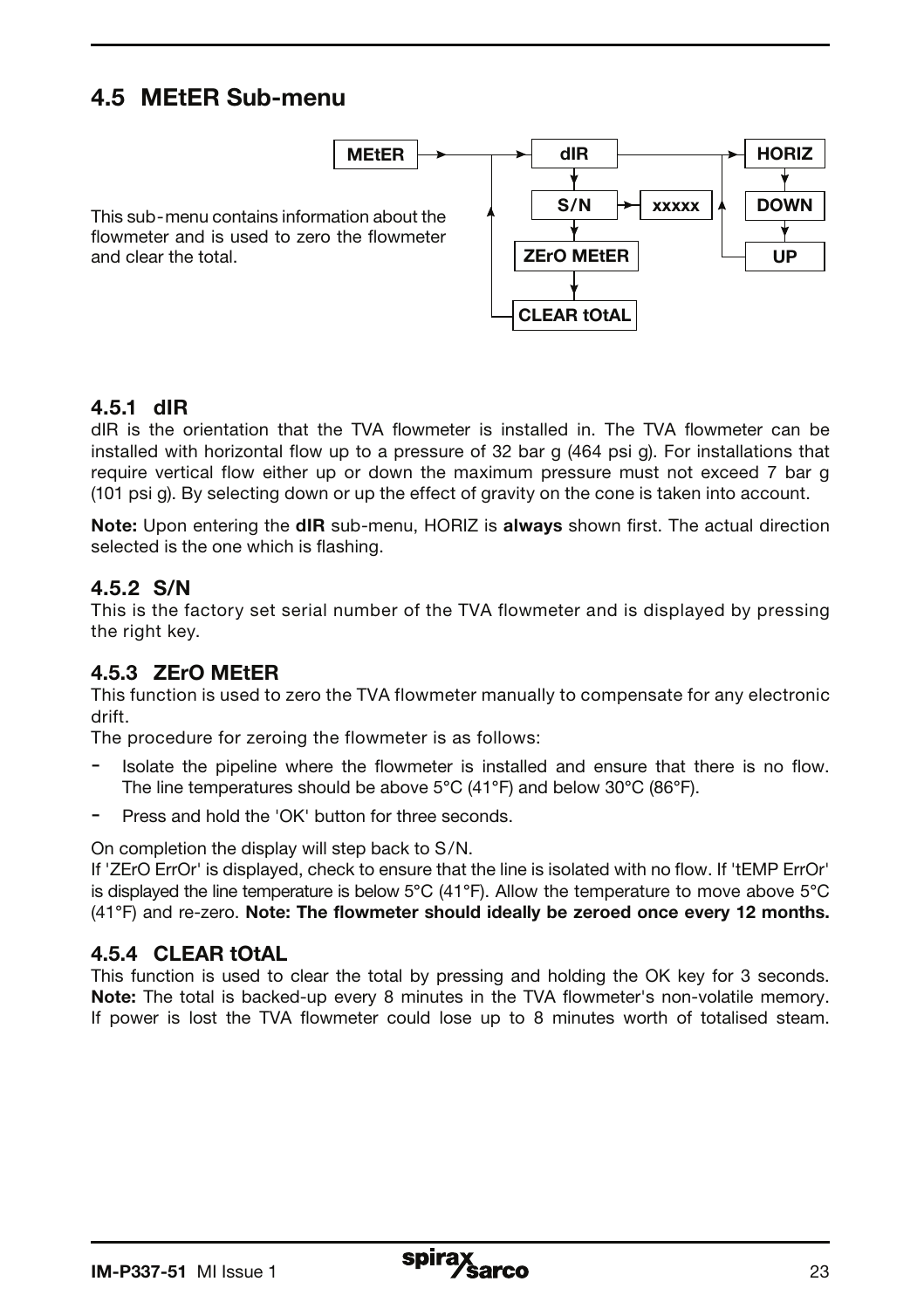# 4.6 OutPutS Sub-menu

This sub-menu allows both the 4-20 mA and pulsed outputs of the flowmeter to be configured.



# 4.6.1 4-20 mA Output sub-menu



## 4.6.2 SORCE

This changes the source data for the 4-20 mA between flow and power.

## 4.6.3 SEt 4 mA

This sets the value for the flowrate or power, which is equivalent to 4 mA. The minimum value that can be set as 4 mA is 0 and the maximum is the 20 mA equivalent value less one.

## 4.6.4 SEt 20 mA

This sets the value for the flowrate or power, which is equivalent to 20 mA. The minimum value that can be set as 20 mA is the 4 mA equivalent value plus one and the maximum is the meters rated maximum at 32 bar g. The 20 mA value must always be a minimum of one greater than the 4 mA value.

## 4.6.5 CHECK 4 mA

This allows the 4 mA value to be re-calibrated. A digital volt meter/multimeter should be connected in series with the 4-20 mA output. Pressing the right arrow button will display  $OP = 4$  mA and the TVA flowmeter will output a steady  $4$  mA. If the multimeter does not read 4 mA the up and down arrow buttons can be pressed to alter this current until 4 mA exactly is indicated. Pressing the 'OK' button confirms the setting.

## 4.6.6 CHECK 20 mA

This allows the 20 mA value to be re-calibrated. A digital volt meter/multimeter should be connected in series with the 4-20 mA output. Pressing the right arrow button will display  $OP = 20$  mA and the TVA flowmeter will output a steady 20 mA. If the multimeter does not read 20 mA the up and down arrow buttons can be pressed to alter this current until 20 mA exactly is indicated. Pressing the 'OK' button confirms the setting.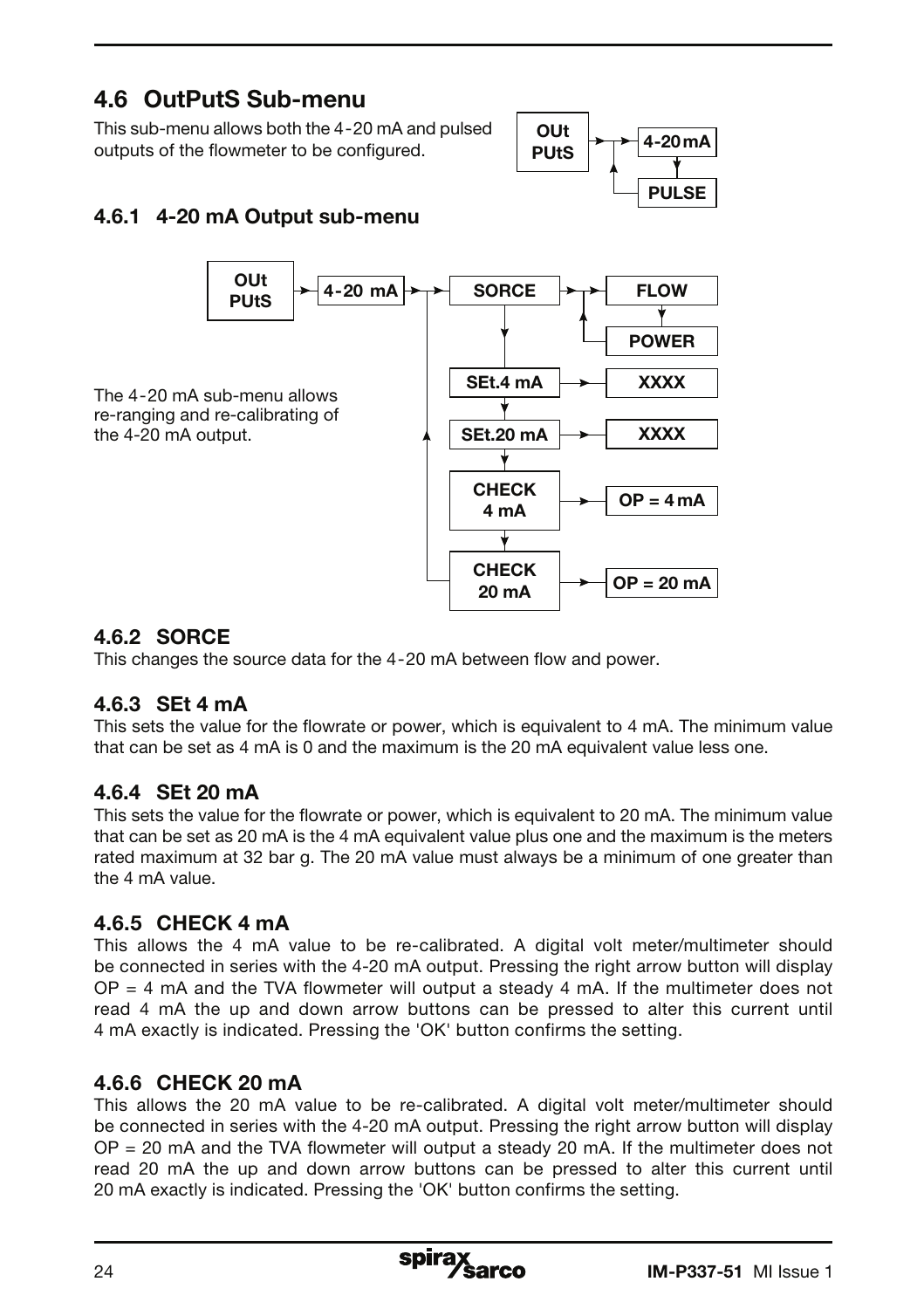## 4.6.7 Pulse Output

This sub-menu allows the pulsed output to be configured.



#### 4.6.8 PULSE

This selects whether the pulsed output is to be used or disabled.

#### 4.6.9 SORCE

This selects the source data for the pulsed output. The source data can be either unit mass per pulse (tOtAL) or unit energy per pulse (ENRgy).

### 4.6.10 NUM/PULSE

This allows the total mass, or energy, which is equivalent to one pulse to be configured. Units are dependent on the UNIt setting. Metric units will be kg for total or MJ for energy, imperial units will be lb for total or MBtu for energy.

### 4.6.11 PULSE WIDTH

This allows the width of the pulse to be set. The width can be set in 0.01 second increments from 0.02 seconds to a maximum of 0.2 seconds.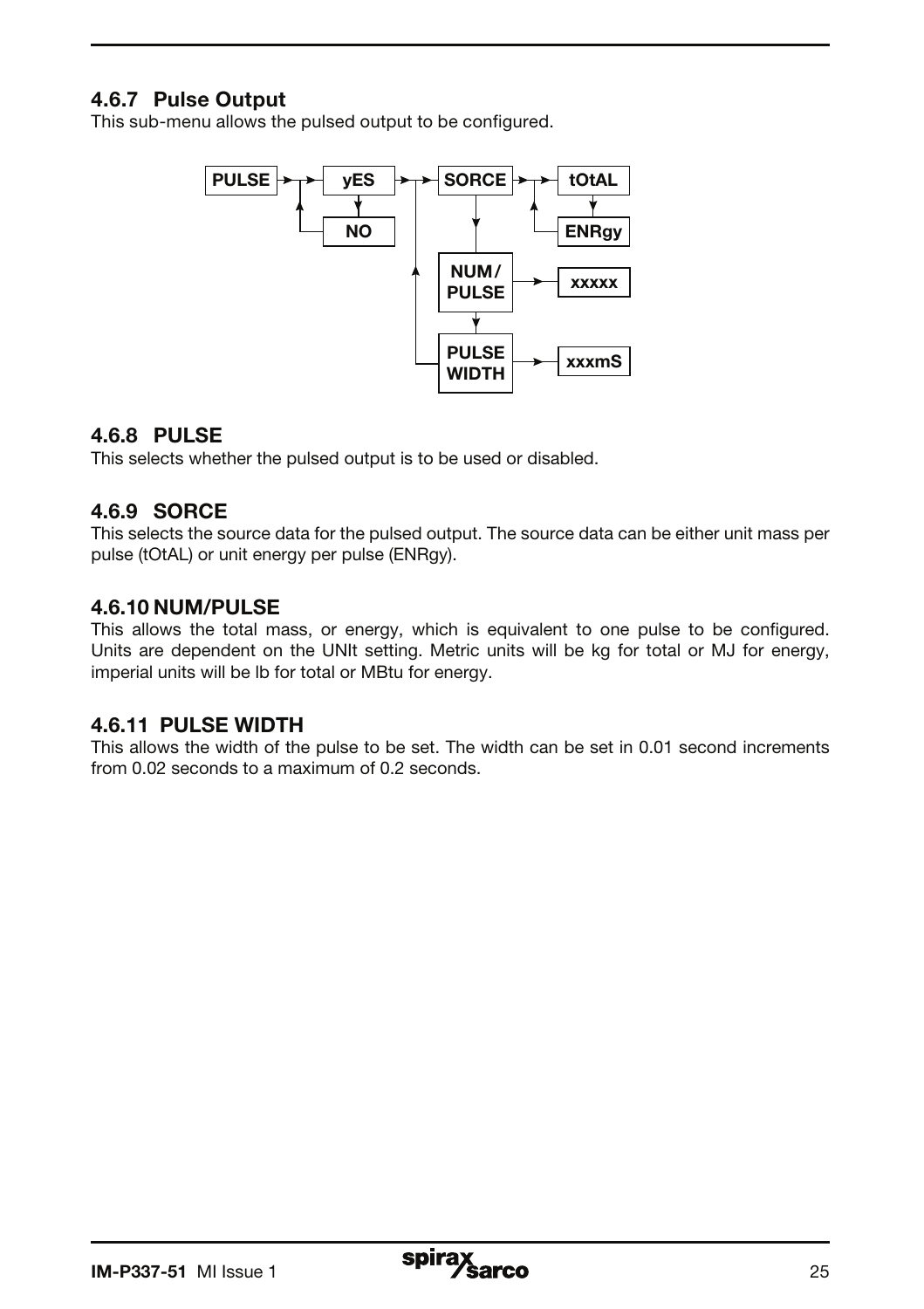# 4.7 tESt sub-menu

The tESt sub-menu allows access to the TVA flowmeter's diagnostic tools. From here the display, 4-20 mA and pulse outputs can be tested.



### 4.7.1 dISP

This allows the display to be tested. Pressing the right button will cause all the segments on the display to be turned on. Pressing the left button cancels the test and steps to the next stage.

## 4.7.2 4-20 mA Out

This allows the 4-20 mA output to be tested. By editing the value and pressing the 'OK' button the output can be set to the selected output. This current will continue to be transmitted for five minutes unless the cancel option is chosen.

## 4.7.3 PULSE OUt

This allows the pulsed output to be tested. By selecting 'ON' or 'OFF' the desired test state of the pulsed output can be selected. Once the 'OK' button is pressed the pulsed output will remain in the selected state for five minutes or until the cancel option is chosen.

## 4.7.4 CANCEL

This allows the 4-20 mA output and pulsed output test signal selected above to be cancelled before the five minutes duration has expired.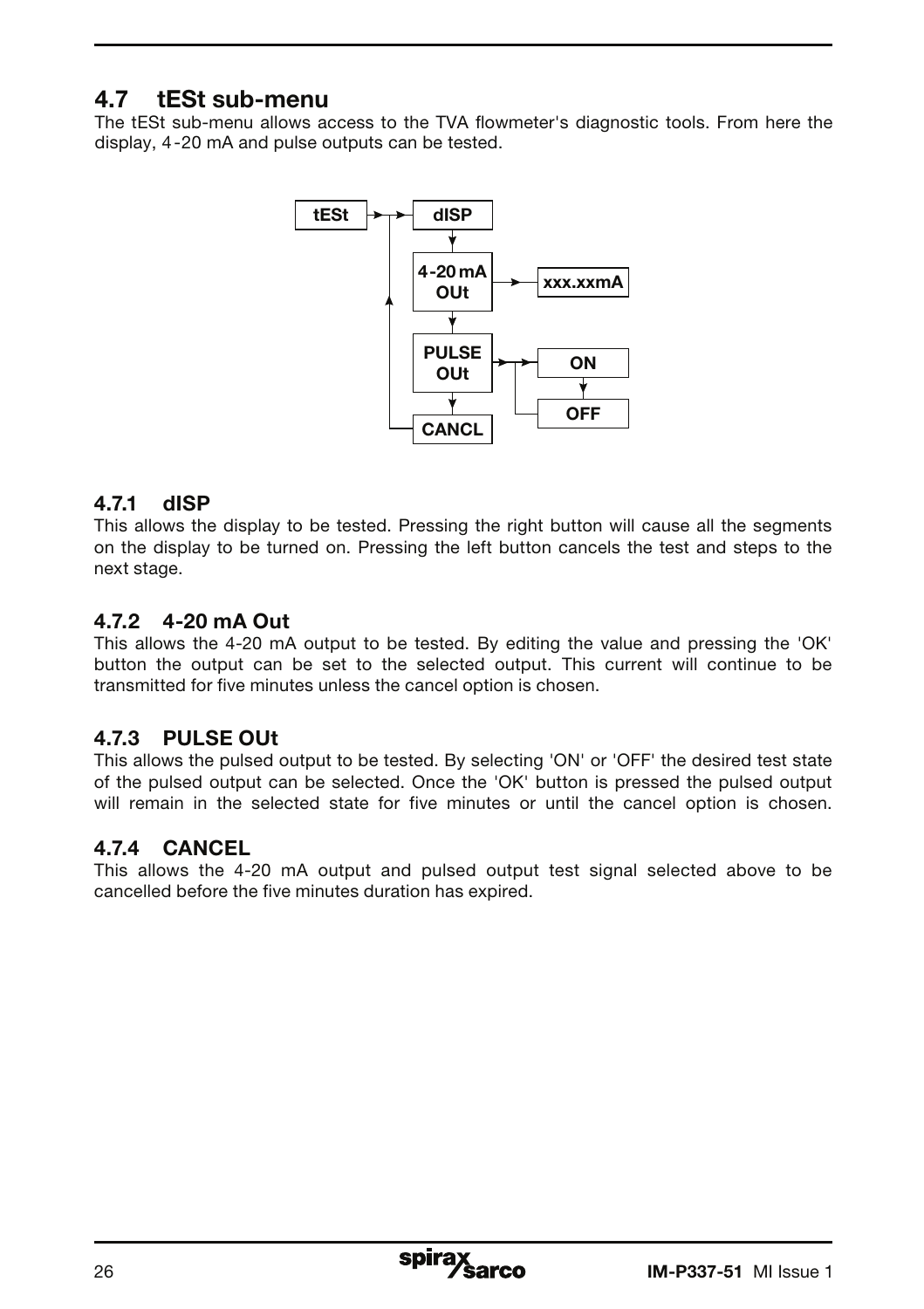# 4.8 ALARM sub-menu

This sub-menu gives access to setting the action that is required on the 4-20 mA output when an error is detected by the TVA flowmeter electronics. It also gives access to the power alarm function.



## 4.8.1 O/P ALARM

|            | If the self-diagnostic electronics determine that the sensor output has been<br><b>HIGH</b> constant for a period of time, or is not giving out a signal, it will set the 4-20 mA<br>output to 22 mA. |
|------------|-------------------------------------------------------------------------------------------------------------------------------------------------------------------------------------------------------|
| <b>LOW</b> | If the self-diagnostic electronics determine that the sensor output has been<br>constant for a period of time, or is not giving out a signal, it will set the 4-20 mA<br>output to 3.8 mA.            |
| <b>OFF</b> | This disables the 4-20 mA alarm function.                                                                                                                                                             |

### 4.8.2 POWER ALARM

| ∣OFF | This disables the 4-20 mA alarm function (default). |
|------|-----------------------------------------------------|
| ∣ON  | This enables the power alarm function.              |

## 4.9 SW.VER

This allows the software version to be viewed.



## 4.10 SEt PASS

This allows the default pass code to be changed to a user defined value.

It is important that if the default pass code is changed that the new value is noted and kept safe. The new pass code can be recorded on the Table in Section 9, page 32.

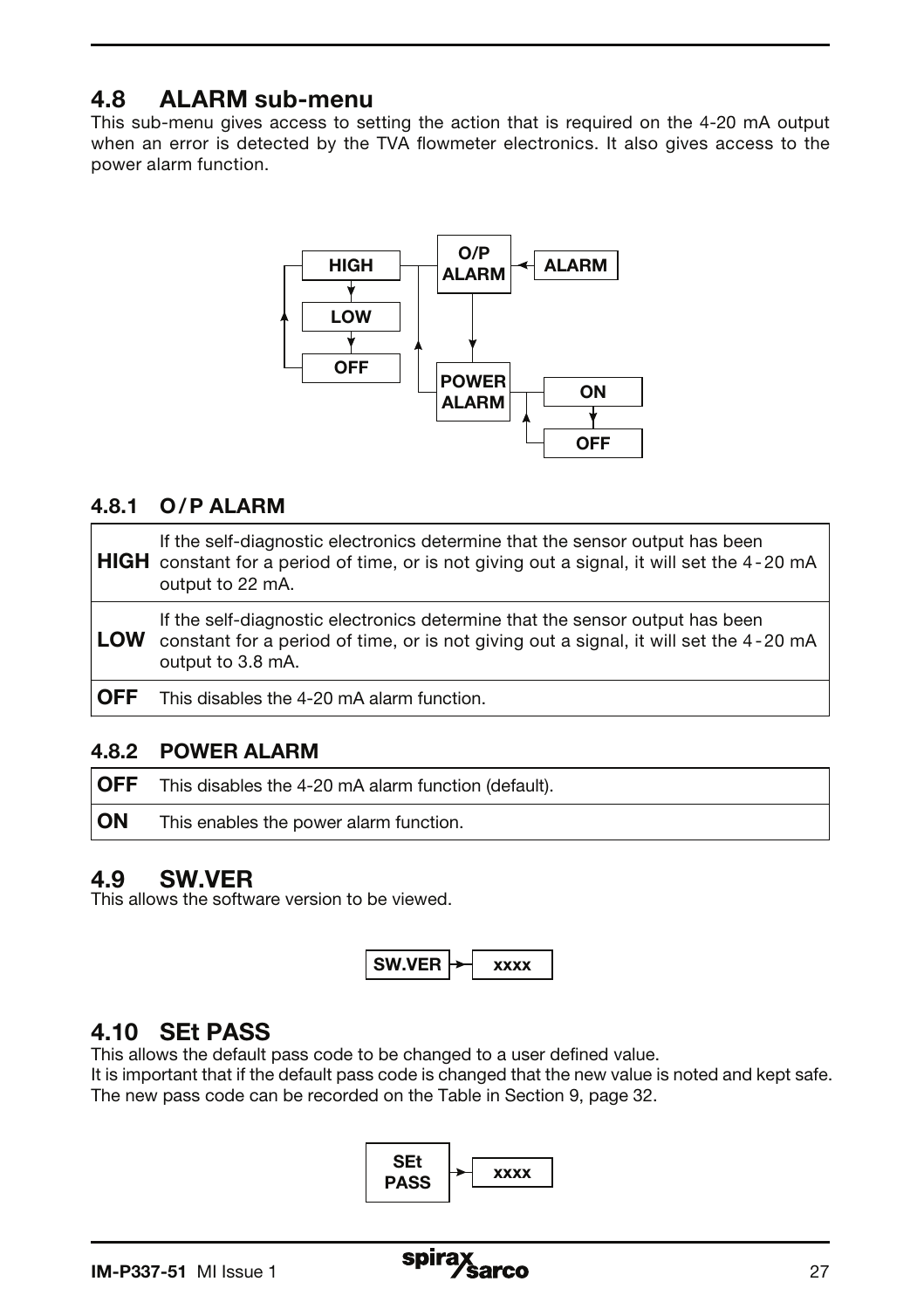# 4.11 EIA 232C (RS 232) communications

The TVA flowmeter has a MODbus EIA 232C compatible communications link. This enables users to easily interrogate the TVA flowmeter for steam data using either a dumb terminal or a P.C. loaded with a simple terminal emulation program. The connection length is limited to 15 metres and must be in the same building / area as the TVA flowmeter.

The TVA flowmeter communication protocol is set up as follows and is fixed:-

| TVA flowmeter UART set up |      |  |  |
|---------------------------|------|--|--|
| <b>Baud rate</b>          | 1200 |  |  |
| Data bits                 |      |  |  |
| <b>Stop bits</b>          | One  |  |  |
| Parity                    | None |  |  |
| Echo                      | Off  |  |  |

The response time of the TVA flowmeter is less than 0.5 seconds. If the PC asks for data faster than this (i.e. twice per second), the TVA flowmeter will answer the first request it received, any later requests will be ignored.

## 4.11.1 Using the EIA 232C communications

It is assumed that:

- The electrical wiring for the EIA 232C communications has been carried out in accordance with the EIA 232C standard. Please note the TVA EIA 232C connection requires a connector RJ11 linked to a 9 way D-type adaptor. Figure 23 illustrates the TVA flowmeter's RJ11 socket from the front.

The table below lists the RJ11 socket's pin connections. The signals are named from the PC (or data terminal) end.

| RJ11 pin | 9-way D-type | Signal     |
|----------|--------------|------------|
|          |              | Not used   |
|          |              | <b>DTR</b> |
| ≏        |              | <b>GND</b> |
|          |              | RX         |
|          |              | тх         |
|          |              | CTS        |



- The communications protocol has been set up on the communicating device as described earlier in this Section. The following is a Table of operating codes in ASCII characters:-

| User transmits | <b>Note: [LF]</b> means line feed | The TVA responds by transmitting        |
|----------------|-----------------------------------|-----------------------------------------|
| AT[LF]         |                                   | Total in kg [LF]                        |
| AR[LF]         |                                   | Flowrate in kg/h [LF]                   |
| AB[LF]         |                                   | Pressure in bar g [LF]                  |
| <b>ACILFI</b>  |                                   | Line temperature in Celsius [LF]        |
| AP[LF]         |                                   | Power in KW [LF]                        |
| AE[LF]         |                                   | Water equivalent flowrate in I/min [LF] |

## 4.12

After installation or maintenance ensure that the system is fully functioning. Carry out tests on any alarms or protective devices.

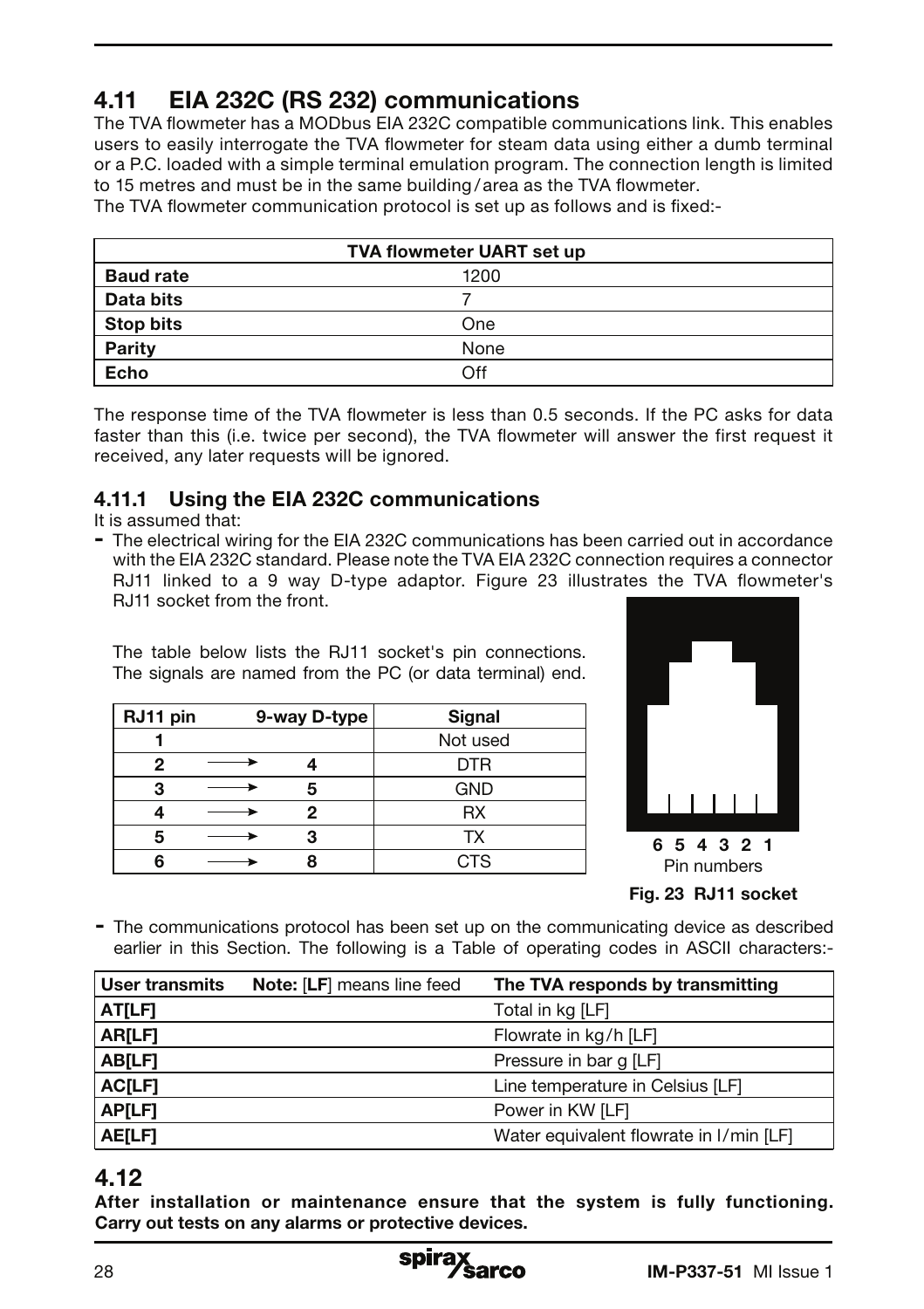# *5. Operation*

The TVA flowmeter operates by measuring the strain produced on a moving cone by an instantaneous flowrate. This strain is then converted into a density compensated mass flowrate and is transmitted via a single loop powered 4 - 20 mA output and pulsed output. The unique design of the TVA flowmeter produces the high turndowns and high accuracy required in process applications.

# *6. Maintenance*

The TVA flowmeter should be zeroed using the zero meter sub-menu at least once a year. This will remove any electronic long term drift that may occur. Frequency of re-calibration depends upon the service conditions experienced by the meter and the application. Re-calibration frequency can be typically between 2 and 5 years.

### Replacement of the TVA flowmeter display electronics

#### To replace the electronics:

- Disconnect the power supply.
- Remove the front housing.
- Remove the mounting screws on the display unit and carefully remove the electronics.
- Carefully unplug the ribbon cable.
- Reconnect the ribbon cable to the new electronics and carefully replace.
- Replace the mounting screws and reconnect the power supply.

Note: Electrostatic discharge (ESD) procedures should be followed while installing the new electronics.

Do not force the electronics/display unit into position.



Spare electronics for the TVA flowmeter are available from Spirax Sarco and consist of: TVA flowmeter replacement display and electronics with front housing.

It is important that the serial number of the TVA flowmeter is given at the time of ordering.

**Example:** 1 off Spirax Sarco display and electronics panel for a DN100 TVA flowmeter having the following Serial number  $D_{\text{max}}$ .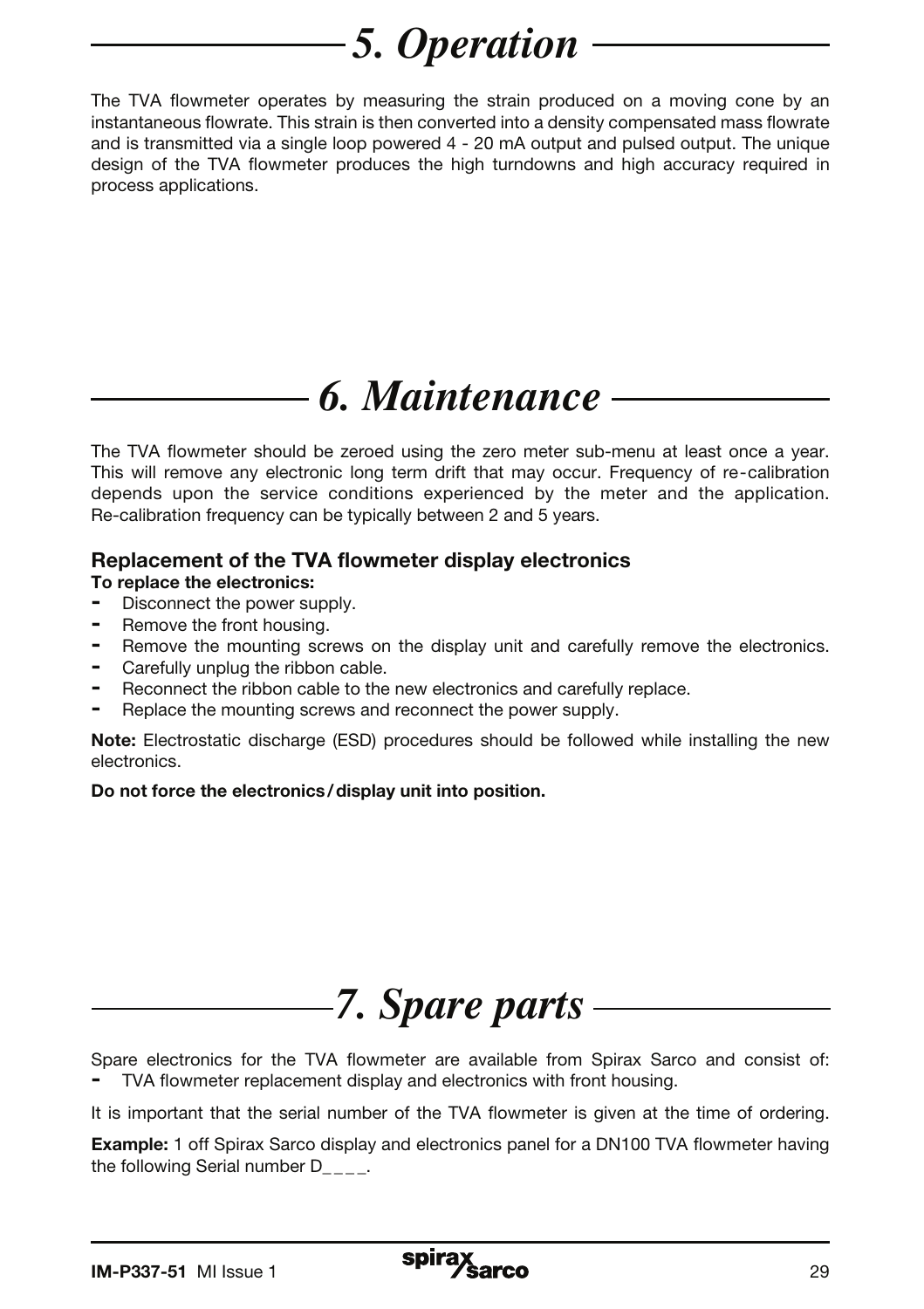# *8. Fault finding -*

Many faults which occur on commissioning are found to be due to incorrect wiring or setting up, therefore it is recommended that a thorough check is carried out should there be a problem. The TVA flowmeter display has in-built diagnostic features and will indicate a number of errors on the display and via the 4-20 mA output.

The errors will alternate with the normal run mode display and will be shown according to priority. The errors will be latched and can only be cancelled by pressing the 'OK' button. Once the error message has been cancelled the display will show the next (if any) error.

Any continuous error will re-instate itself 2 seconds after it has been cancelled, and will be indicated by a flashing exclamation mark (!).

| Symptom                                   | Possible cause                                     | <b>Action</b>                                                        |  |
|-------------------------------------------|----------------------------------------------------|----------------------------------------------------------------------|--|
| Display is blank                          | dc voltage is not within<br>the range of 9-28 Vdc. | Check power supply/current<br>connections. See Section 3.3.          |  |
|                                           | Supply connected with<br>reverse polarity.         | Change polarity.                                                     |  |
|                                           | Electronics faulty.                                | Refer to:<br>Spirax Sarco Ltd                                        |  |
| Display shows:<br><b>NO SIGNL</b>         | Insufficient supply voltage.                       | Check supply voltage is between<br>9 and 28 Vdc.                     |  |
|                                           | Current loop resistance<br>is greater than Rmax.   | Check current loop resistance<br>and reduce if necessary.            |  |
|                                           | Electronics faulty.                                | Check current output electronics<br>(refer to Sections 4.6 and 4.7). |  |
|                                           |                                                    | Refer to:<br>Spirax Sarco Ltd                                        |  |
| Display shows:<br><b>POWER Out</b>        | Power supply interrupted.                          | Ensure power supply is secure and<br>cancel error using the OK key.  |  |
|                                           |                                                    | Totals transmitted may not be valid.                                 |  |
| Display shows:<br><b>SENSR CONST</b>      | Cone jammed.                                       | Remove unit from pipeline and<br>check cone movement.                |  |
|                                           | Electronics Faulty.                                | Check current output electronics<br>(refer to Sections 4.6 and 4.7). |  |
|                                           |                                                    | Refer to:<br>Spirax Sarco Ltd                                        |  |
| <b>Display shows:</b><br><b>HIGH FLOW</b> | Meter undersized.                                  | Check sizing and replace<br>if necessary.                            |  |
| Constant 3.8 mA                           | Error signal set to Low.                           | Check display for errors<br>and rectify as above.                    |  |
|                                           |                                                    | Check current output electronics<br>(refer to Sections 4.6 and 4.7). |  |
| Constant 22 mA                            | Error signal set to High.                          | Check display for errors<br>and rectify as above.                    |  |
|                                           |                                                    | Check current output electronics<br>(refer to Sections 4.6 and 4.7). |  |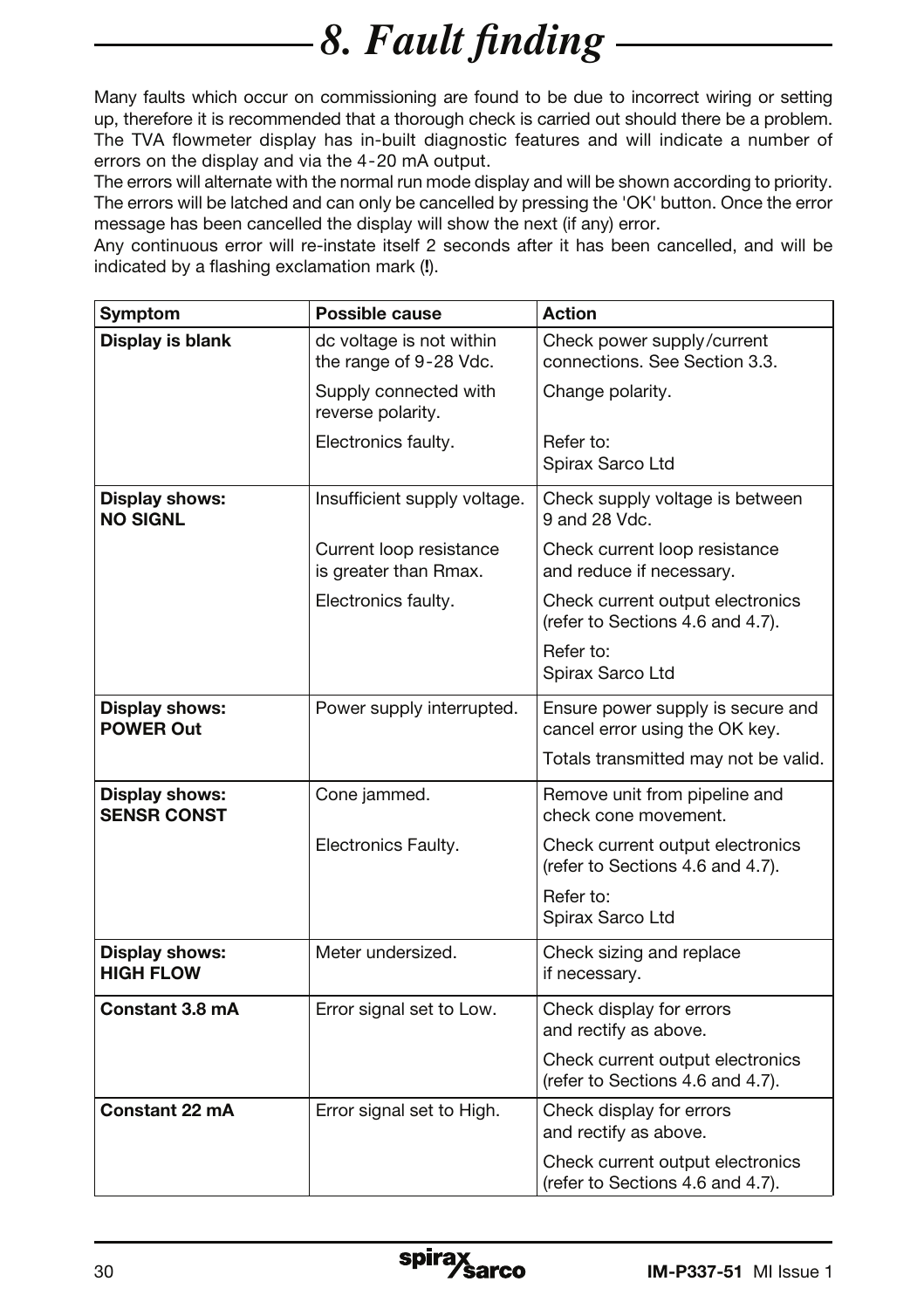| Symptom                                                                  | Possible cause                                            | <b>Action</b>                                                                                                                     |
|--------------------------------------------------------------------------|-----------------------------------------------------------|-----------------------------------------------------------------------------------------------------------------------------------|
| <b>Flow indicated</b><br>responds to changes in<br>actual flow but value | Flowmeter not properly<br>centred in the pipeline.        | The axis of the flowmeter bore<br>should be aligned with that of the<br>pipe.                                                     |
| indicated does not<br>correspond to actual<br>flowrate                   | Gaskets at the flowmeter<br>protrude into the pipe bore.  | See Section 3, Figs 15, 16 and 17<br>for proper installation of gaskets.                                                          |
|                                                                          | Irregularities on the surface<br>of the pipe bore.        | Pipe bore should be<br>free of irregularities.                                                                                    |
|                                                                          | Signal falsified due to<br>bi-phase medium.               | Bi-phase media are not permitted.<br>Use a separator for wet steam<br>applications to remove moisture<br>droplets from the steam. |
|                                                                          | Insufficient upstream/<br>downstream pipe lengths.        | See Section 3 for correct lengths<br>of upstream and downstream pipes.                                                            |
|                                                                          | Flow direction reversed.                                  | Check flow direction arrow<br>on primary.                                                                                         |
| Pulse output is<br>incorrect                                             | Pulse output incorrectly set.                             | Check programming of pulse output,<br>Section 4.6.7.                                                                              |
|                                                                          | Pulse width incorrectly set.                              | Check maximum pulse width of<br>counter electronics.                                                                              |
|                                                                          | Pulse output is overloaded.                               | Check load ratings.                                                                                                               |
|                                                                          | Pulse output electronics<br>faulty.                       | Test pulse output.<br>If faulty replace unit.                                                                                     |
| DIVAplus produces large<br>amount of noise<br>(banging and clattering)   | Upstream/downstream<br>installation lengths<br>incorrect. | Re-install following the installation<br>guidelines (Section 3).                                                                  |
| Non zero flow indicated<br>when no actual flow is                        | Unit not zeroed at<br>commissioning.                      | Zero unit.                                                                                                                        |
| in the pipe.                                                             | 4 mA output not calibrated.                               | Calibrate 4 mA output<br>(Section 4.6.5).                                                                                         |
|                                                                          | 4 mA retransmission set to<br>a value higher than zero.   | Reset 4 mA.                                                                                                                       |
|                                                                          | Interference.                                             | Check earthing.                                                                                                                   |